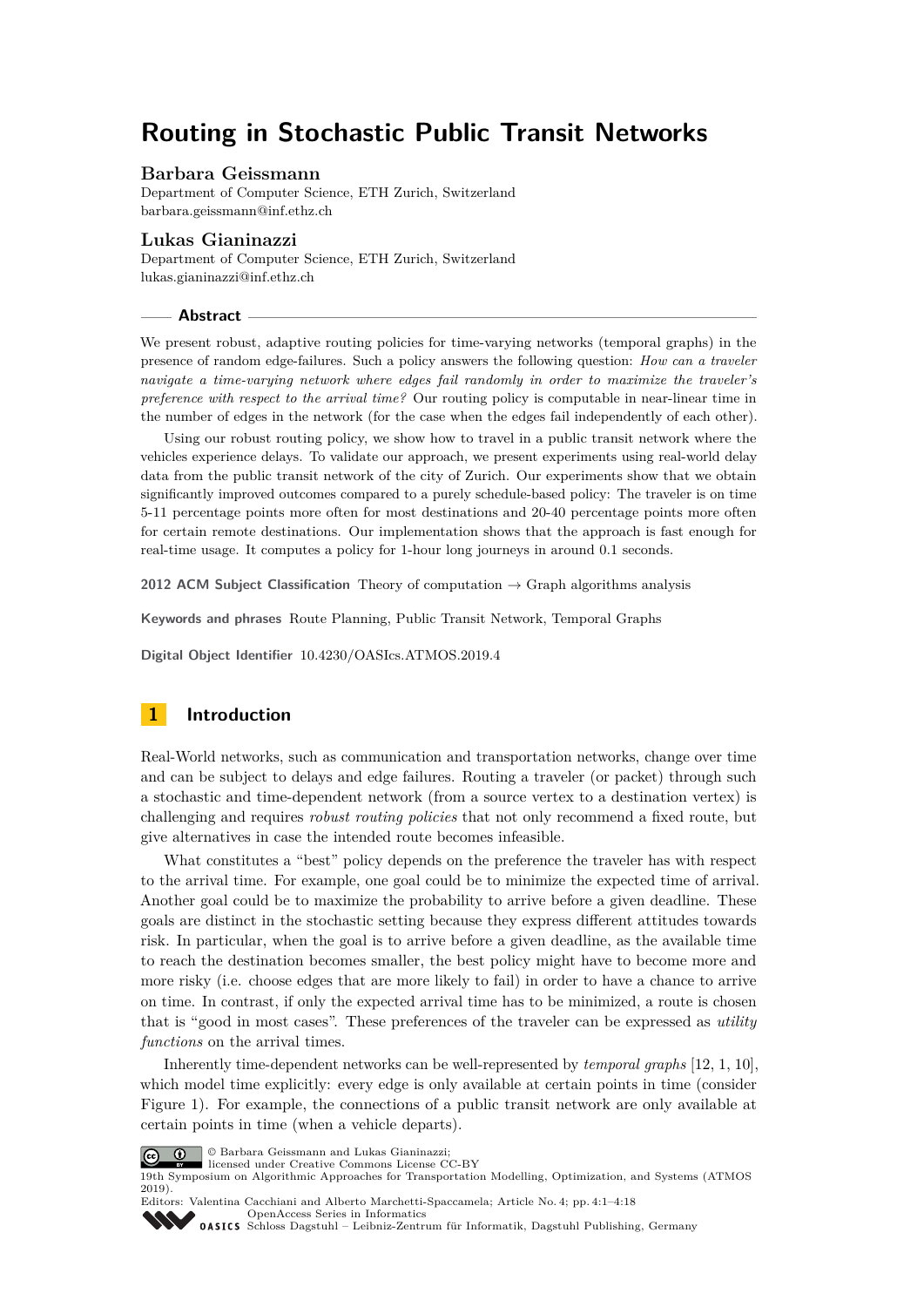<span id="page-1-0"></span>

**Figure 1** Every edge in a temporal graph can only be traversed at a certain *availability time*. In the example, there is an edge from vertex *b* to vertex *d* at availability time 2.



 $\mathcal{L}_{\mathcal{A}}$ **Figure 2** A *strictly time-respecting path* has increasing edge availability times. The bold path is the only strictly time-respecting path from *a* to *c* and has *arrival time* 3.

A core characteristic of traveling inside a public transit network is the possibility of missing a *transfer connection*. This can occur because of delays of a vehicle or even because the connecting vehicle leaves too early. When a connection breaks, the traveler needs to change their route during the journey. Therefore, small delays of a vehicle can cause larger delays for a traveler's journey.

This motivates adding *random edge failures* to a temporal graph, and thus obtaining a *faulty temporal graph*. For this setting, we show how to provide *optimal robust routing policies* for *any* efficiently computable *utility function* in near-linear time in the size of the temporal graph. In this paper, we show how public transit networks can be modeled as faulty temporal graphs and we give an algorithm for robust routing in public transit networks. We validate our robust routing policies by using *real-world* public transportation data. Note that our focus is not on catastrophic network failures due to accidents or other highly disruptive events, but on failures due to *everyday delays* caused for example by traffic congestion. In principle, our approach could also be applied to other time-varying and failure-prone networks such as ad-hoc or mobile phone networks.

# **1.1 Preliminaries**

# **Temporal Graphs**

To represent a network where edges can only be taken at a certain moment in time, we can use a temporal graph  $[12, 1, 10, 20, 8]$  $[12, 1, 10, 20, 8]$  $[12, 1, 10, 20, 8]$  $[12, 1, 10, 20, 8]$  $[12, 1, 10, 20, 8]$  $[12, 1, 10, 20, 8]$  $[12, 1, 10, 20, 8]$  $[12, 1, 10, 20, 8]$  $[12, 1, 10, 20, 8]$ . Formally, a temporal graph  $G = (V, E, T)$  has vertices *V* and temporal edges *E*, where *E* is a multiset of directed edges on *V* . Each temporal edge  $e = (u, v)$  has a nonnegative integer availability time  $T(e)$ . The semantic of the temporal graph is that at time  $T(e)$ , the edge  $e = (u, v)$  can be used to go from vertex *u* to vertex *v* (see Figure [1\)](#page-1-0). Note that there can be multiple temporal edges going from *u* to *v*. The number of edges that are incident to a vertex  $v$  is the degree  $deg(v)$  of  $v$ .

Note that in a variant of temporal graphs (so-called interval graphs [\[10\]](#page-12-2)) every edge is available during an *interval of time*. This is *not appropriate* for our purposes, as in our main application (for public transport), *connections are only available at discrete points in time*.

A *strictly time-respecting path*  $p = e_1, \ldots, e_k$  in a temporal graph  $(V, E, T)$  is a path in the graph  $(V, E)$  where the edges have increasing availability times (according to *T*). That is, if two edges  $e_i$  and  $e_{i+1}$  follow each other in the strictly time-respecting path  $p$ , then  $T(e_i) < T(e_{i+1})$  (see Figure [2\)](#page-1-0). We call the availability time of the last edge  $e_k$  in a time-respecting path *p* the *arrival time* of the path *p*.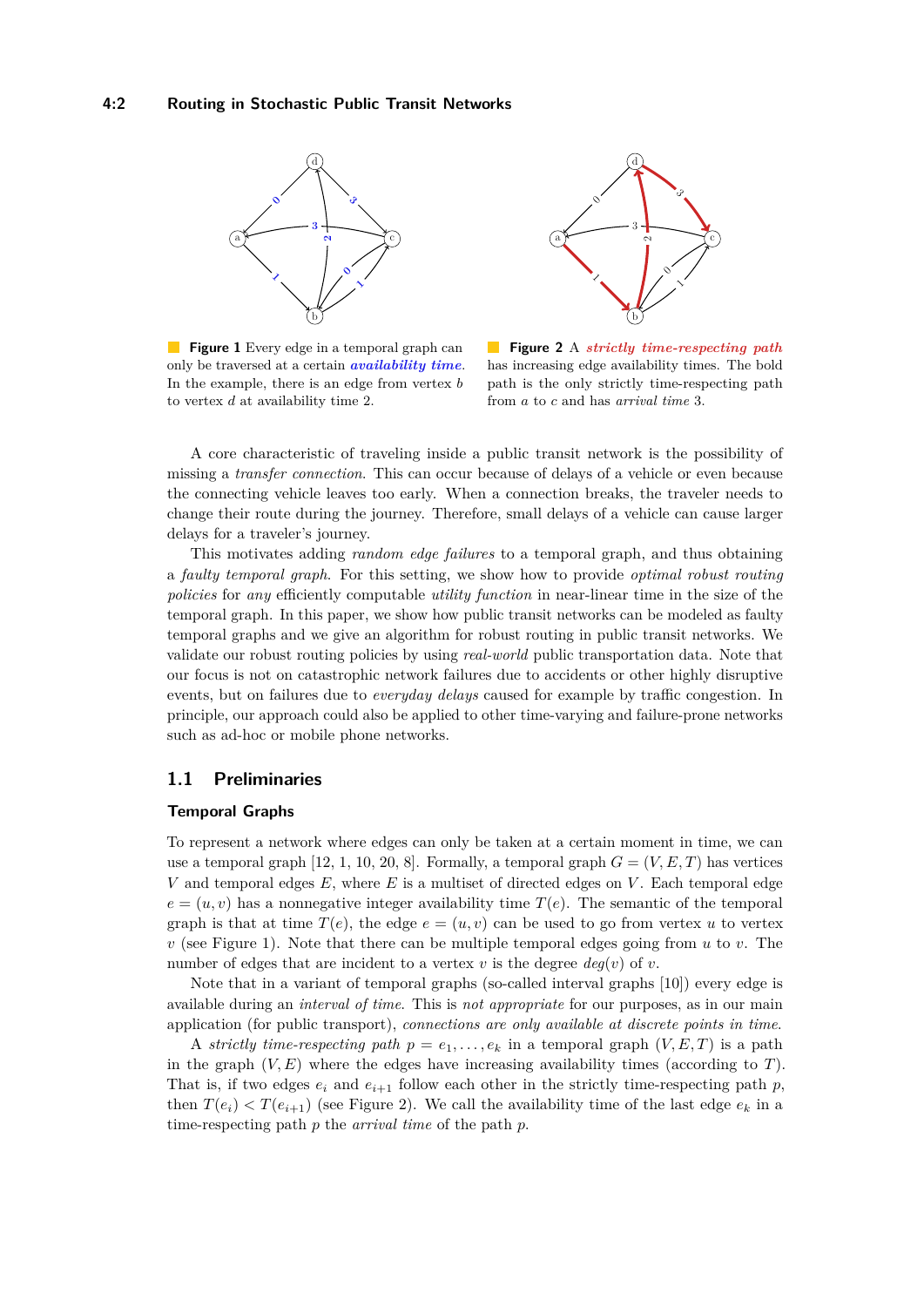#### **Faulty Temporal Graphs**

When the connections of a network change probabilistically over time, we can model this using a temporal graph with edges that fail at random. Formally, we augment the definition of a temporal graph with a failure distribution *F* over the edges.

A *faulty temporal graph*  $G = (V, E, T, F)$  has vertices V, directed edges from a multiset *E*, discrete nonnegative edge availability times  $T : E \rightarrow \mathbb{N}$ , and a failure distribution *F*. The number of vertices is  $n = |V|$  and the (maximum) number of edges in the faulty temporal graph is  $m = |E|$ . A faulty temporal graph defines a random variable whose outcomes are temporal graphs with vertices  $V$ , edges that are a subset of  $E$ , and with availability times given by *T*. Specifically, for an edge  $e \in E$  we say it is *potentially available* at the fixed *availability time*  $T(e)$ . The edge fails with probability  $p_e$  and  $F(e)$  is the indicator random variable for the event that edge *e* fails. If not stated otherwise, we assume that the edges fail independently of each other. This assumption is relaxed in Section [2.3,](#page-7-0) where the edge distributions follow a kind of Markovian assumption.

#### **Robust Adaptive Routing**

In the *robust adaptive routing* problem, a traveler in a faulty temporal graph starts out at a designated starting vertex at time 0. Whenever the traveler arrives at a vertex *i* at a time *t*, the traveler picks a temporal edge  $e = (i, j)$  with availability time  $T(e)$  larger than t. At that time  $T(e)$ , the traveler tries to go across this edge. If the edge does not fail, the traveler succeeds and arrives at the endpoint  $j$  of that edge at time  $T(e)$ . If the edge fails, the traveler remains at vertex *i* and must pick a new edge to take with availability time larger than  $T(e)$ . Note that this means that the traveler traverses a strictly time-respecting path in the faulty temporal graph using only edges that did not fail. The goal of the traveler is to maximize the expectation of a computable *utility function* of the time at which a destination vertex is reached. For example, they might want to arrive at a destination vertex before the *deadline*  $x$  with the largest possible probability. Then, the utility is 1 if the traveler arrives on time and 0 otherwise.

The algorithmic question that solves the robust adaptive routing problem is to preprocess the faulty temporal graph such that we can quickly answer the following *routing query*:

*"When arriving at vertex i at time t, where should the traveler go next?"*

A set of answers to these routing queries is called a *routing policy*. We are interested in *optimal routing policies* in the sense that they maximize the *expected utility* of the traveler.

If desired for a certain application, a routing policy could also be used to generate a temporal path a-priori (such a path represents the journey in case no connection breaks and can be thought of as an optimistic preview). This path would be followed until one of the edges fails. In this event, the policy would be queried again to compute a new path.

We continue with a more formal statement of the routing problem. We are given a faulty temporal graph  $\mathcal{G} = (V, E, T, F)$  and a set of destination vertices  $S \subseteq V$ . A *policy P* maps every (non-destination) vertex  $i \in V - S$  and every time *t* to an edge  $e' = (i, j)$ with larger availability time  $T(e') > t$ , or to a special symbol  $\perp$  in case no edge  $e' = (i, j)$ with availability time larger than *t* exists. The semantics of the policy are such that if the traveler is at vertex *i* at time *t*, they choose the edge  $e = P(i, t)$  to traverse next according to the policy. If the edge  $e = (i, j)$  does not fail, the traveler goes to the other endpoint *j* of  $e$  at time  $T(e)$  and continues to choose an edge from there. Otherwise, the traveler stays at vertex *i* but the time also changes to  $T(e)$ . The traveler *stops* as soon as they reach a destination vertex or once the policy returns ⊥, which means that the traveler is *stuck*.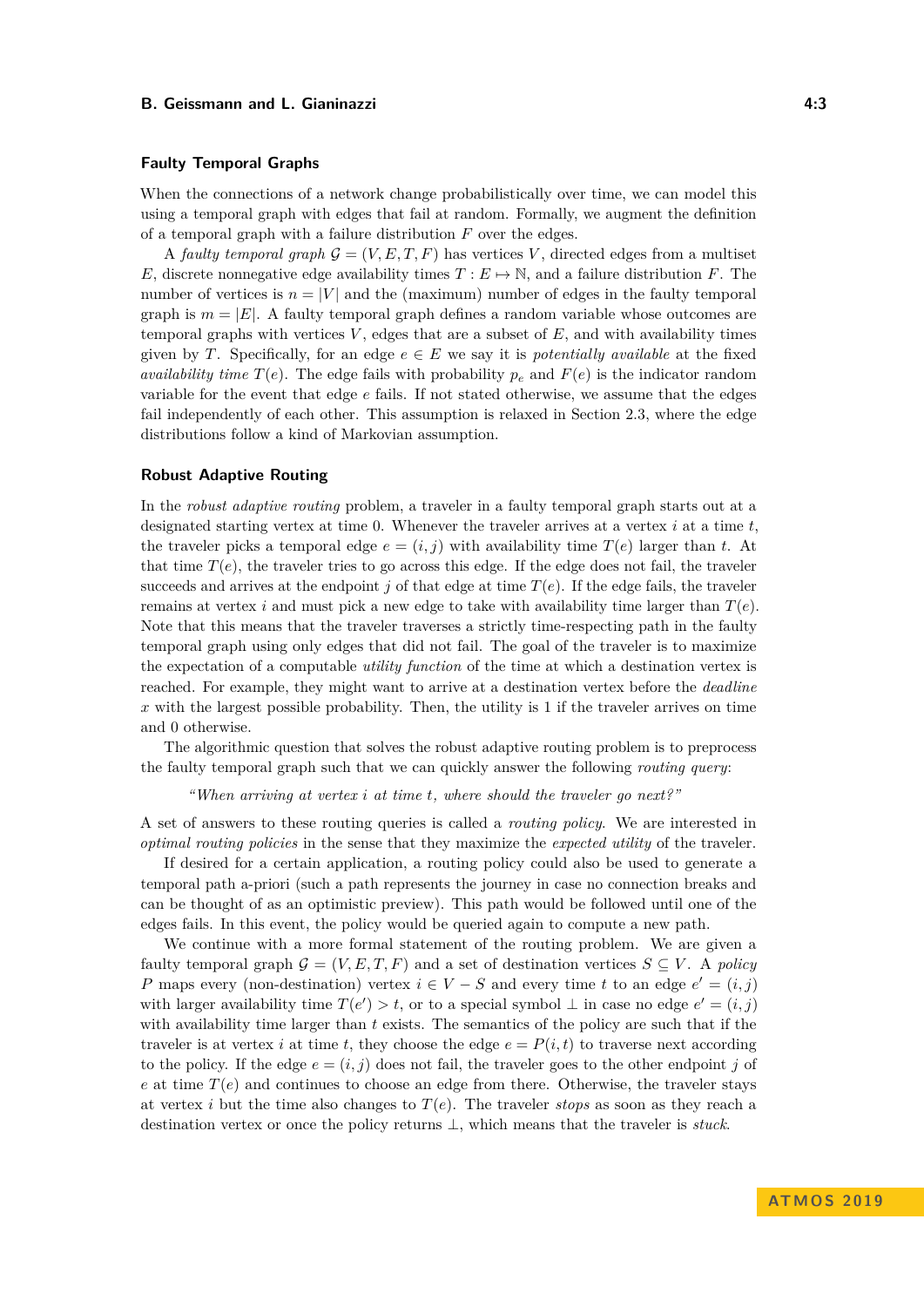#### **4:4 Routing in Stochastic Public Transit Networks**

We formalize the preference of the traveler with respect to the arrival time in a *utility function*. Such a *utility function*  $U_i(t)$  maps every vertex  $i \in S$  and every time t to a real-valued utility, where higher values correspond to a higher preference of the traveler. This terminology highlights the relation to Stochastic Optimal Control [\[2\]](#page-12-4), where an agent tries to make decisions that optimize their expected utility. The idea is that if we arrive at vertex *i* through an edge *e* with availability time  $t = T(e)$ , the utility for the traveler is  $U_i(t)$ . For example, to maximize the *on-time arrival probability*, the utility is 1 if the traveler arrives at a destination vertex before a given deadline and 0 otherwise. If the traveler ever gets stuck, the utility obtains a smallest possible value that we denote by  $U^0$ . For example, if the utility corresponds to the probability to arrive at a destination on time, then  $U^0 = 0$ .

The *utility of a policy P* starting from starting vertex *i* and starting time *t* is the value of the utility function at the vertex and time where the traveler stops. Note that the utility of a policy is a random variable. We consider the *expected utility* of the policy *P*, where the expectation is over the random failures of the edges of the faulty temporal graph.

# **1.2 Related Work**

There is a vast variety of approaches to path finding problems in stochastic networks. We can categorize approaches based on the following criteria:

- **A-priori or Adaptive.** Does the traveler decide upfront which way to go (*a-priori*) [\[7,](#page-12-5) [15,](#page-12-6) [17\]](#page-13-1) or can they change the route along the way (*adaptive*)?
- **Time-dependent or Time-independent.** Does the network change with time (*timedependent*) or not (*time-independent*)? In a time-dependent network, the time it takes to go between two vertices changes depending on the time the traveler attempts to do so. An extreme case is when certain links are only available at discrete points in time.
- **Scoring Criterion.** How are different outcomes scored for the traveler? For example, does the traveler of the *stochastic* network want to maximize the *on time arrival* probability (SOTA) or does the traveler want to obtain a *least expected arrival time* (LET). Note that a utility function is not the only way to score a path. Alternatives include approaches which search for paths that are *pareto-optimal* with respect to multiple criteria [\[5,](#page-12-7) [16\]](#page-12-8).
- **Runtime.** Is the solution obtained in polynomial time, pseudo-polynomial time (i.e. it m. depends on the number of time steps in the problem), or super-polynomial time?

#### **Adaptive and Time-Independent**

There are two motivations to take an adaptive approach as opposed to an a-priori approach. First, a-priori probabilistic path problems have only been solved in polynomial time for special cases (like for affine and exponential utility functions [\[15\]](#page-12-6)) and hence it is pragmatic to take a different approach. Second, the outcome for the traveler can be improved if "live" information can be incorporated into the decision making process.

Fan and Nie [\[6\]](#page-12-9) show termination for an algorithm to solve the adaptive SOTA problem (in the continuous time domain). They propose a set of (integral) equations which are solved iteratively, starting out with a trivial approximation, then using the approximation of the last iteration to compute the next iteration of the utility functions. Although they show convergence of the approximation to the true value, the algorithm can take an exponential number of iterations.

Samarayake et al. [\[19\]](#page-13-2) observe that there is a minimum time that it takes to traverse an edge. They obtain pseudo-polynomial runtime (in the number of such traversals that can occur within the time-budget). Instead of computing the utility functions iteratively,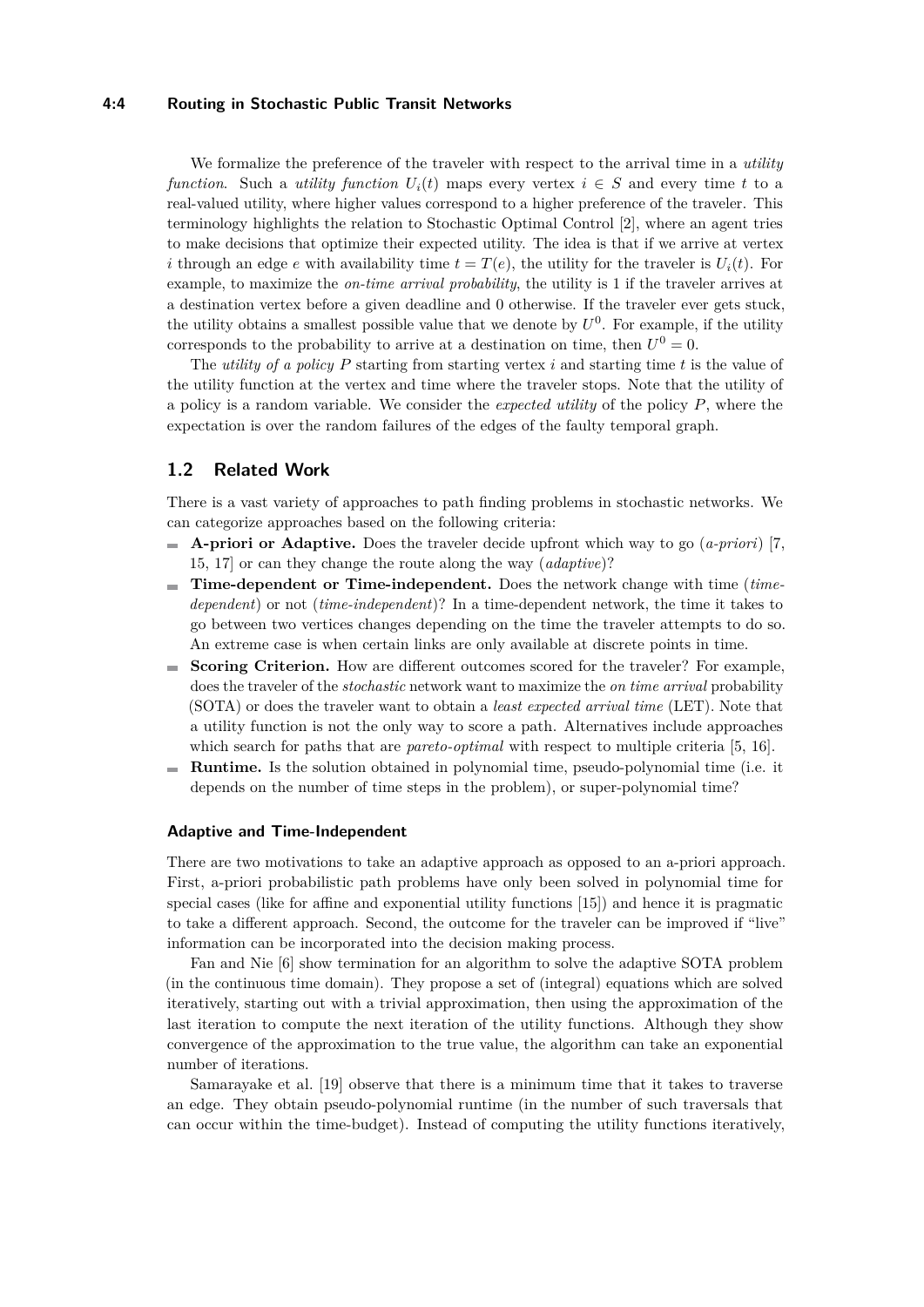they construct parts of the functions one after the other. They discretize the problem by dividing the time-domain into *y* evenly sized pieces (*y* is a parameter such that the pieces are smaller than the minimum time it takes to traverse an edge). On this discretized version, they obtain a runtime of a  $O(my^2)$ , where m is the number of edges.

Because the SOTA utility functions are not of some nice form that can be integrated efficiently, the surveyed approaches all eventually discretize the time-domain. Samarayake et al. use evenly spaced time-intervals and do not provide bounds on the approximation quality as a function of the number of time-interval. This downside is addressed by Hoy and Nikolova [\[11\]](#page-12-10), who give a polynomial-time approximation scheme for the SOTA and LET problem on *acyclic directed graphs* that obtains an additive error of  $1/\epsilon$  in  $O(mn^2/\epsilon^2)$ time. Similar to our approach, they can handle general scoring functions that depend on the arrival time of the traveler.

#### **Adaptive and Time-Dependent SOTA**

Transit networks consisting of trains and buses are different from street networks because vehicles that connect physical locations in a transit network are only available at a specific point in time (before the vehicle leaves a station), whereas streets remain available most of the time (although delays and infrequent disruptions are possible). In particular, missed transfer connections between distinct vehicles can play a crucial role in transit networks.

Keyhani et al. [\[13\]](#page-12-11) looks at estimating the reliability of transfers and fixed (a-priori) paths in a train network. Keyhani [\[14\]](#page-12-12) deepens this work on the reliability of train transfers and connections. They present an adaptive approach to solving SOTA in a similar transit network problem setting as ours. However, they allow the traveler to change the route depending on the arrival time at every vertex. This requires a model of the arrival-time distributions and leads their algorithms to have pseudo-polynomial runtime in the size of the support of the arrival-time distributions. Another difference to our work is that Keyhani does not represent the schedule as a temporal graph, but use their own problem-specific model.

#### **Adaptive and Time-Dependent LET**

In the *bus network problem* [\[3\]](#page-12-13), the traveler decides whether to take a bus whenever it arrives. The traveler has access to the statistics of the bus arrivals, but they do not know exactly when a bus will actually arrive, until it arrives. The goal is to reduce the *expected time* that a policy takes to move a traveler from the start station to the destination station.

Boyan and Mitzenmacher [\[3\]](#page-12-13) present results for the case when the buses arrive independently of each other and satisfy additional conditions (in particular they can be distributed according to exponential, uniform, or normal distributions). They generalized a previous more limited result by Datar and Ranade [\[4\]](#page-12-14). In order to compute a policy minimizing the expected travel time in polynomial time, they need to be able to compute the expected arrival time of a bus given that it has not arrived yet. However, exact computation of these expectations involves a convolution that can take polynomial time in the number of time steps considered and it is not shown how an approximate solution to the expectations impacts the accuracy of the result.

In contrast to our problem setting, the traveler in the bus network problem can change their decision whenever a bus arrives (whereas Keyhani [\[14\]](#page-12-12) and in our model we only allow a decision when the traveler arrives at a station or a connection breaks). On the other hand, in our model we allow more general delay distributions and *our runtime is strongly polynomial*.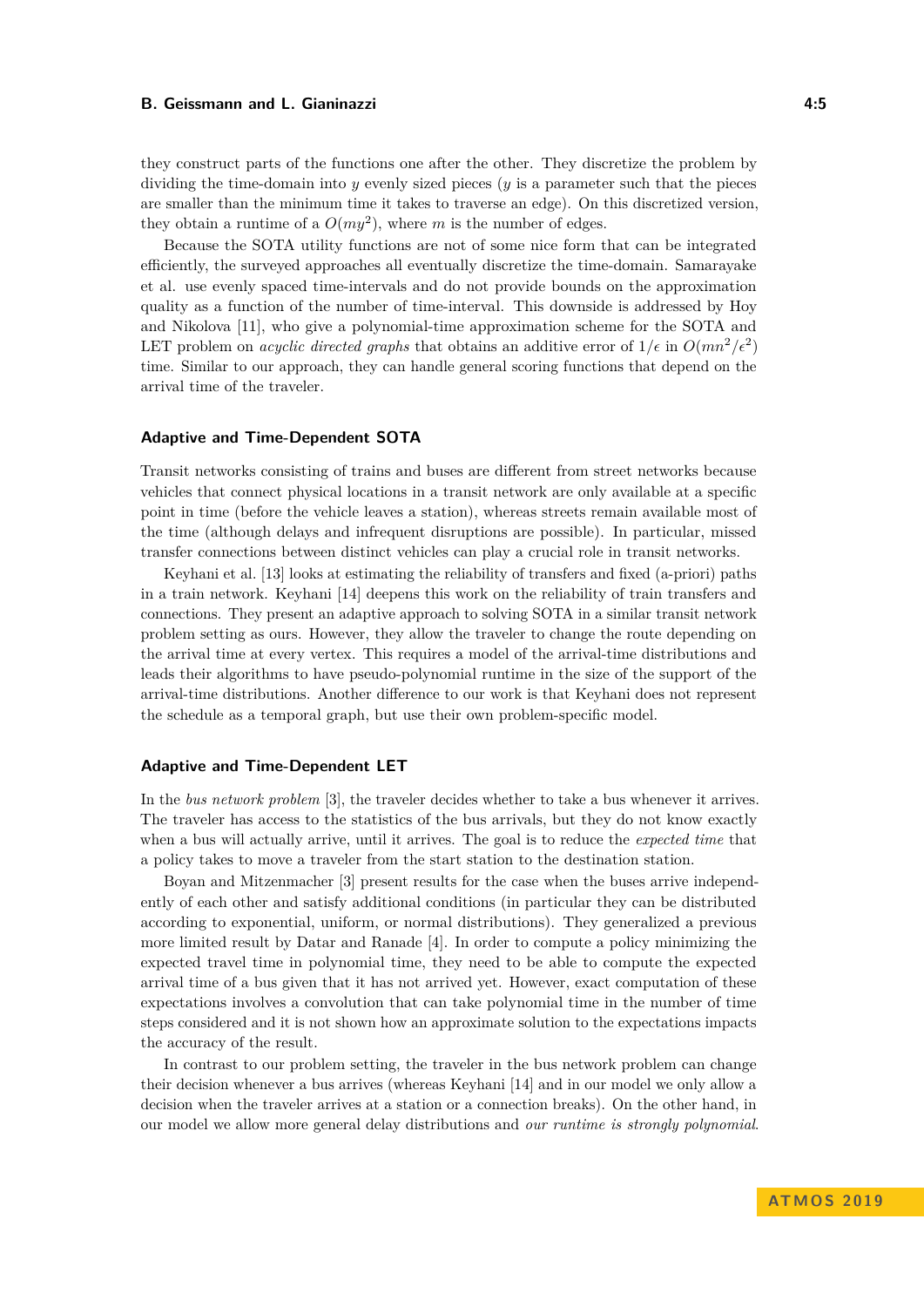#### **4:6 Routing in Stochastic Public Transit Networks**

# **1.3 Our Contribution**

We obtain a near-linear runtime for computing an optimal robust adaptive routing policy in a faulty temporal graph. For a faulty temporal graph with *m* edges that fail independently of each other, computing an optimal routing policy takes  $O(m \log m)$  time. We need  $O(m)$ space to store the policy and take  $O(\log m)$  time per query. We allow any utility function that can be evaluated in  $O(\log m)$  time.

When the edge failure probability depends on the last edge the traveler attempted to traverse, we compute an optimal routing policy in  $O(m \log m + \sum_{i \in V} \deg^2(i))$  time.

As an application of our model, we represent traveling inside a *public transit network that is subject to delays* as robust adaptive routing in a faulty temporal graph. We transform a timetable with *N* entries where at most *d* vehicles run through any station into a faulty temporal graph with  $O(Nd)$  edges. This gives  $O(Nd \log N)$  time to compute a robust routing policy for a transit network with independent delays. We evaluate our routing policy using real-world transit network delay data from the public transit network of the city of Zurich. We compare our approach to a traveler that travels to arrive as early as possible using only the schedule provided by the city of Zurich and to a traveler that has perfect knowledge of all future delays. Our evaluation shows that our model is *accurate in predicting the probability of being on time* and our routing policy provides (in less than 0.1 seconds) significant improvements over an approach that neglects delays.

# <span id="page-5-1"></span>**2 Robust Adaptive Routing**

The efficiency and generality of our approach is enabled by two observations. First, the problem has an acyclic nature, since the traveler navigates strictly time-respecting paths. Hence, a dynamic programming formulation emerges. This initial dynamic program (presented in Section [2.1\)](#page-5-0) is, however, too slow because it depends on the largest availability time. Second, only certain points in time matter (those where there is an edge with that availability time). This leads to an improved dynamic program (described in Section [2.2\)](#page-6-0) that achieves near-linear runtime.

# <span id="page-5-0"></span>**2.1 Pseudo-Polynomial Time Algorithm**

We start out with a basic dynamic program to compute a routing policy for any faulty temporal graph (with independent edge failures).

For every vertex  $i \in V$  and every time  $t \in \mathbb{N}$ , we denote the computed expected utility starting from vertex *i* at time *t* with  $u_i(t)$ . The basic idea is to find a recursion for  $u_i(t)$ , parameterized by the current vertex *i* and the current time *t*. Since the traveler traverses a strictly time-respecting temporal path, the traversed edges have increasing availability time. Therefore, the subproblems overlap in an acyclic way and this gives a dynamic program.

Let us start with the base cases. If the vertex *i* is a destination vertex, the expected utility  $u_i(t)$  coincides with the value of the utility function, hence we set  $u_i(t) = U_i(t)$ .

Next, we recursively describe the best decision to take being in vertex *i* at time *t*. Intuitively, the idea is to try every incident outgoing edge and then take the best such edge. For this, we need to compute the expected utility given that we take a particular edge. For each such edge  $e$  with an availability time  $T(e)$  larger than the current time  $t$ , we condition on the event that the edge *e* fails. Using the law of total expectation, we relate the expected utility at time *t* to an expected utility at some time larger than *t*. If an edge  $e = (i, j)$  fails,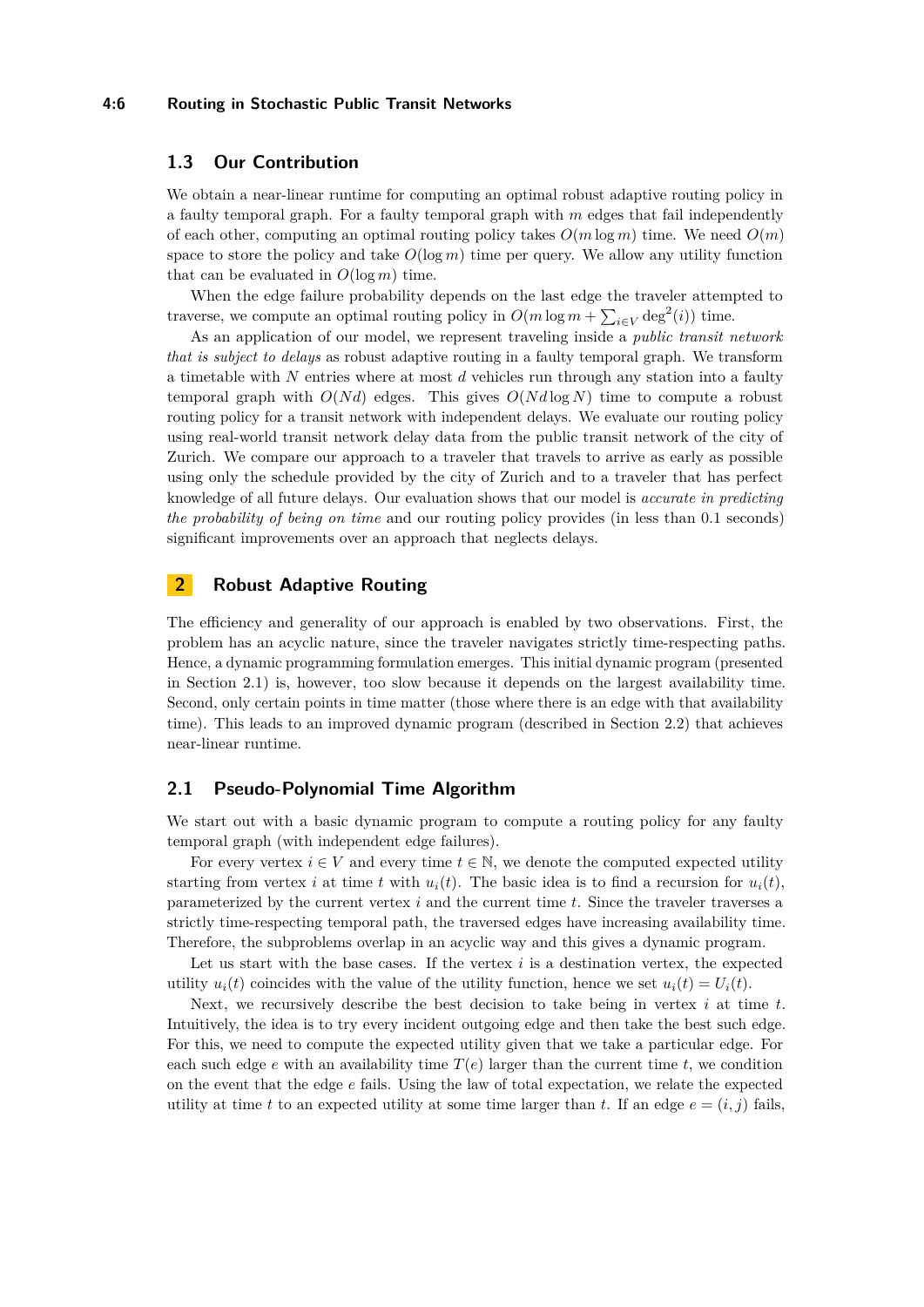the traveler stays at vertex *i* and the (conditional) expected utility is  $u_i(T(e))$ . Otherwise, the traveler reaches vertex *j* and the (conditional) expected utility is  $u_j(T(e))$ . We can express this in the following recursive formula (for any vertex  $i$  that is not a destination):

$$
u_i(t) = \max_{\substack{e = (i,j) \in E \\ T(e) > t}} \left( (1 - p_e) \cdot u_j\left(T(e)\right) + p_e \cdot u_i\left(T(e)\right) \right).
$$

For any time *t* and vertex *i*, the expected utility  $u_i(t)$  at vertex *i* and time *t* only depends on values  $u_j(t')$  with  $t' > t$ . Hence, we can process the expected utilities  $u_i(t)$  in order of decreasing time *t*. When the traveler is at some vertex *i* at some time *t*, the routing policy is to take the edge  $e = (i, j)$  which obtains the maximum value in the expression for  $u_i(t)$  (take any edge if several edges are tied for the same value). If there is no edge *e* with  $T(e) > t$ , then  $u_i(t) = U^0$ . In that case, the traveler is stuck and cannot reach a destination at all (i.e., the policy returns  $\perp$ ). See Appendix [A.1](#page-13-3) for an inductive correctness proof of the algorithm.

Let  $x$  be the largest availability time that occurs in  $T$ , then the runtime of this approach is  $O(m x)$ . Initializing the base cases takes time  $O(x + n)$ . Afterwards, each of the vertices needs to compute at most *x* different values (the utility for all times larger than *x* is trivially  $U^0$  and does not need to be computed). To compute the value for a particular vertex and time, we need to look up an already computed value for each of the neighbors. Thus, a vertex *i* with degree deg(*i*) takes  $O(\deg(i) x)$  time to find its best decision. The runtime is thus  $O(\sum_{i\in V} \deg(i) x) = O(m x)$ . As we explicitly store the result to all routing queries, the routing policy uses  $O(n x)$  space and each routing query takes  $O(1)$  time.

### <span id="page-6-0"></span>**2.2 Near-Linear Time Algorithm**

The problem with the basic dynamic program is that its runtime and space depends on the largest availability time *x*. This value is not polynomial in the input size and so the basic dynamic program runs in pseudo-polynomial time. In practice, this means that increasing the time-resolution of the data (say from measuring in minutes to seconds) also increases the runtime of the algorithm proportionally. We now show how to reduce the runtime of the basic algorithm by improving the order in which we evaluate the recursion and by leaving out redundant points in time. The new algorithm runs in near-linear time.

Observe that only those times are relevant for the traveler where there is some incident edge. More precisely, if there is no edge *leaving* vertex *i* inside some time interval  $t_1, \ldots, t_2$ , then the expected utility for vertex  $i$  is the same for all those times. This is because when the traveler is at vertex *i*, the traveler cannot take any new decision in that time range and the traveler does not learn any new information. It thus suffices to compute the expected utility for *t*2. We store the computed utilities sorted by increasing times for each vertex. To query the expected utility at a certain time, we do a binary search for the next largest time that has a computed value.

A closer look at the recursive equation reveals that the expected utility for vertex *i* and time *t* is the maximum of the expected utility at time  $t + 1$  and the maximum possible expected utility given that we take an edge leaving at time  $t + 1$ . We therefore process the *edges* in decreasing order of availability times. For each edge  $e = (i, j)$ , we compute the best possible expected utility  $u(e)$  given that the traveler plans to take this edge  $e$  using the expression

$$
u(e) = (1 - p_e) \cdot u_j(T(e)) + p_e \cdot u_i(T(e)) .
$$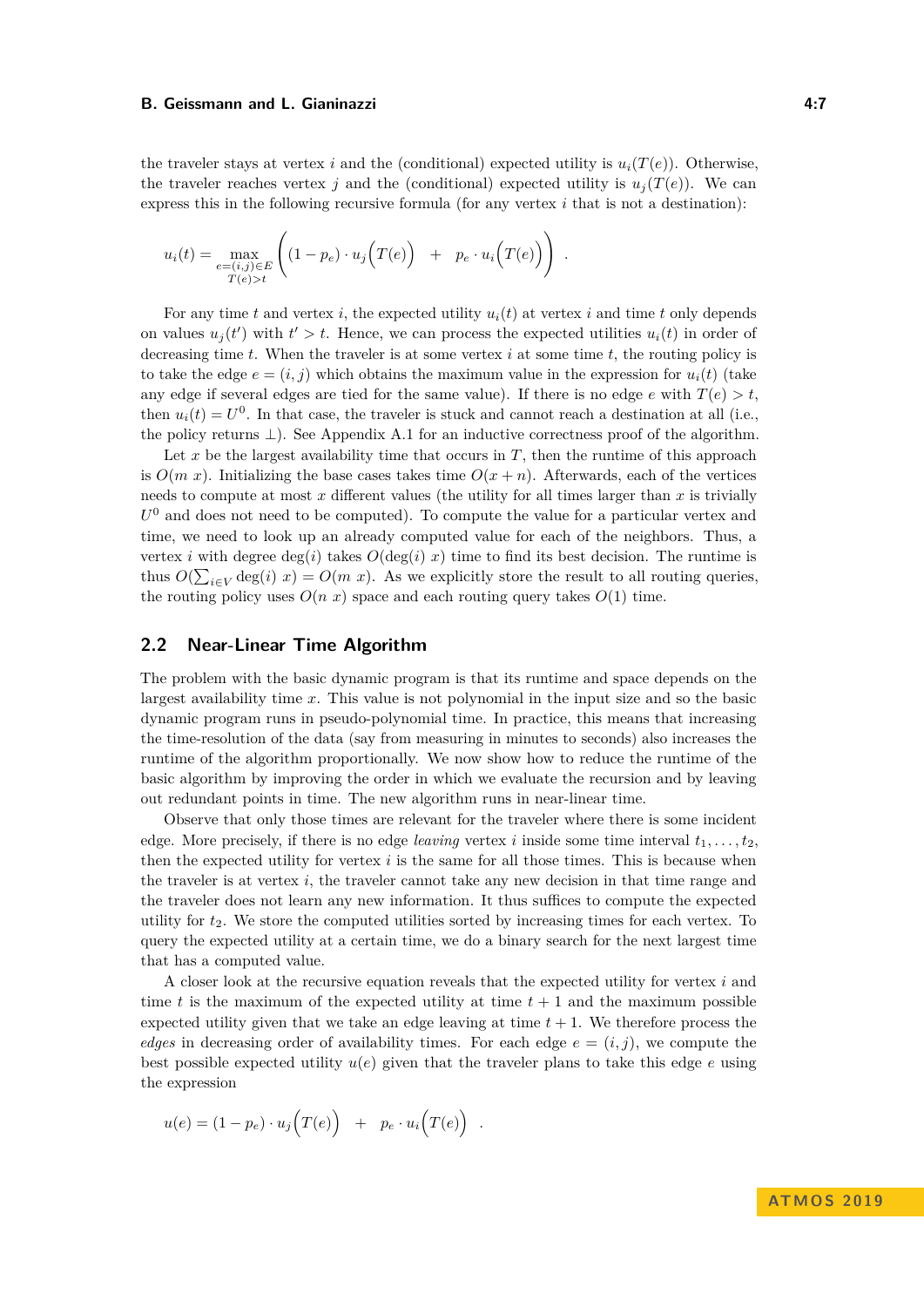#### **4:8 Routing in Stochastic Public Transit Networks**

After processing all edges at time  $t + 1$ , we update all adjacent vertices. For each vertex  $i$ that has some edge leaving at time  $t + 1$ , we set

$$
u_i(t) = \max \left( \left( \max_{\substack{e = (i,j) \in E \\ T(e) = t+1}} u(e) \right), u_i(t+1) \right) .
$$

If the maximum expected utility is obtained by taking some edge  $e$  at time  $t + 1$ , this edge is chosen for time  $t$ . Otherwise, the same edge is chosen as for time  $t+1$ . Recall that we do not explicitly store the choices and utilities for all times and vertices, but only remember decisions for vertices and times, where the vertex has an outgoing edge.

<span id="page-7-1"></span>▶ **Theorem 1.** *Computing an optimal routing policy in a faulty temporal graph with independent edge failures takes O*(*m* log *m*) *time. The policy uses O*(*m*) *space and a routing query takes O*(log *m*) *time.*

**Proof.** Sorting the edges takes  $O(m \log m)$  time. Then, each edge *e* is processed once to compute  $u(e)$ , which uses two already computed utilities. Looking up those utilities takes  $O(\log m)$  time (by using a binary search for the successor). Updating a vertex at a certain time takes time proportional to the number of edges at that time, so  $O(1)$  per edge. Inserting a new expected utility value into the sorted array takes  $O(1)$  amortized time by using standard array doubling (store the array in decreasing order of time so that inserting a new expected utility always occurs at the end of the array).

# <span id="page-7-0"></span>**2.3 Last-Edge Markovian Failures**

So far, we assumed the edges to fail completely independently of each other and independently of time. We can also consider the situation when the probability for an edge to fail depends on the last edge the traveler planned to take (they either attempted to traverse this edge and failed or succeeded to traverse this edge). By replacing our independence assumption by a Markovian independence assumption given the last edge the traveler attempted to take, we obtain *Last-Edge-Markovian failures*. As detailed in Appendix [B,](#page-15-0) we can modify our dynamic program to obtain the following result:

<span id="page-7-2"></span>▶ **Theorem 2.** *Computing an optimal routing policy in a faulty temporal graph with Last-Edge-Markovian failures takes*  $O(m \log m + \sum_{i \in V} deg^2(i))$  *time. The policy uses*  $O(\sum_{i \in V} deg(i))$ *space and a routing query takes O*(1) *time.*

### **3 Applications in Public Transit Networks**

Traveling in a public transit network in the presence of delays can be modeled as robust adaptive routing in a faulty temporal graph, as we show in this section. In a public transit network, there are several *lines* of buses, trains, trams, and other vehicles. Each of those lines connects a series of *stations* in a predetermined order. Along each line, vehicles run according to a *schedule* which prescribes when a vehicle is supposed to arrive and to leave a station. The schedule contains *N* tuples that contain the line of the vehicle, the departure time, departure station, arrival time, and arrival station.

We assume that the traveler leaves the start station  $s_{\text{start}}$  at the starting time and wants to arrive at the destination station  $s_{\text{dest}}$  while maximizing their preference with respect to the arrival time: this preference is expressed as a *utility function*  $u(t)$  of the arrival time and the goal is to maximize the expected value of this utility function (the *expected utility*).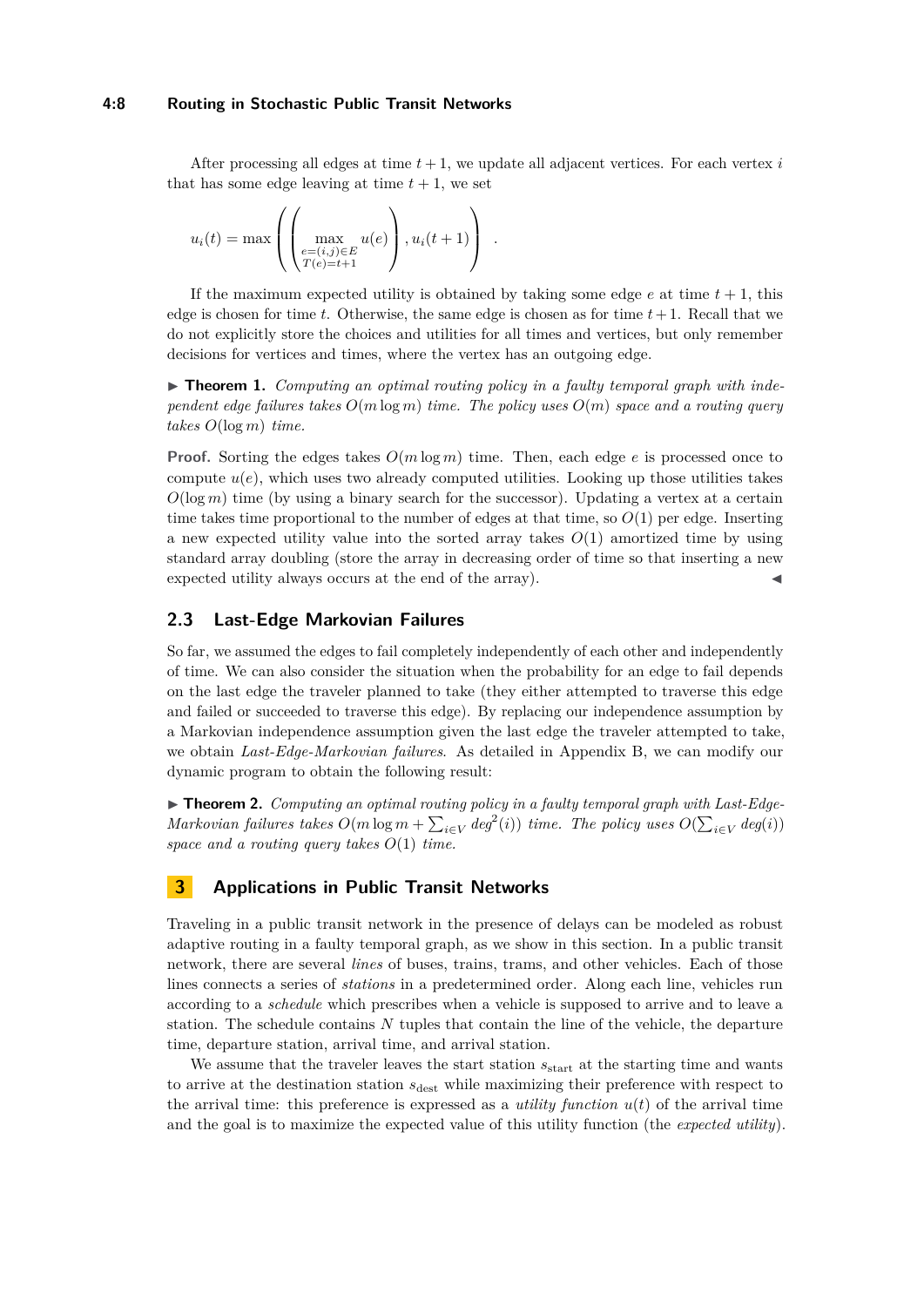At every station, the traveler can get off the current vehicle and attempt to *transfer* onto another vehicle (which succeeds if the latter vehicle departs *after* the arrival time of the current one plus the time it takes to transfer between the two vehicles).

Our model restricts traveling to routes that are feasible according to the schedule. This is somewhat pessimistic in that certain connections infeasible in the schedule could be feasible in practice due to delays and early arrivals. However, we argue that being slightly pessimistic is compatible with our goal of giving robust routes. Moreover, recommending such infeasible routes might be counter-intuitive to users of a transit system.

# <span id="page-8-0"></span>**3.1 Public Transit Network Model**

#### **Temporal Graph Model**

We map the transit network onto a temporal graph  $G = (V, E, T, F)$ . Note that our model is related to the time-expanded-graph model in [\[18\]](#page-13-4), where each edge has a weight instead of an availability time. Without modeling failure probabilities, the latter model can be used to compute a route which minimizes the earliest arrival time.

To construct the temporal graph, we first add the vertices and edges that correspond to a single-hop ride with a vehicle. Say that, according to the schedule, some vehicle of line *l* leaves station  $s$  at time  $t$  and arrives at station  $s'$  at time  $t'$ . Then, there is a *departure vertex*  $(\text{dep}, l, s, t)$  and an *arrival vertex*  $(\text{arr}, l, s', t')$  connected by a temporal edge with availability time t'. Next, we add the connections that correspond either to transfers or to staying in a vehicle. In particular, there is an edge connecting every arrival vertex  $(\text{arr}, l, s', t')$  to every departure vertex  $(\text{dep}, l', s', t'')$  at the same station  $s'$  with larger departure time than arrival time  $(t'' > t')$ . Finally, there is a special extra vertex *start*. The *start* vertex is connected to every departure vertex  $(\text{dep}, l, s_{\text{start}}, t)$  at the start station  $s_{\text{start}}$  with a temporal edge at time  $t-1$  equal to the starting time minus 1. This shifting by one is necessary since the traveler traverses strictly time-respecting paths.

The temporal graph has  $n = 2N + 1$  vertices (recall that N is the size of the schedule). Because of the transfer edges, the number of edges of the constructed graph depends on the largest number of vehicles that pass through a station. Let *d* be this maximum number of vehicles per station. Then, the temporal graph contains  $m = O(Nd)$  edges.

Every arrival vertex  $(\text{arr}, l, s_{\text{dest}}, t)$  at the destination station  $s_{\text{dest}}$  is a destination vertex. The *utility at* such *a destination vertex* (arr*, l, s*dest*, t*) should correspond to an estimate of the expected utility when using the vehicle *v* that arrives at that vertex. Given a list of observed arrival times  $t_1, \ldots, t_k$  for vehicle *v* at station  $s_{\text{dest}}$ , compute  $U_{s_{\text{dest}}} = \left(\sum_{i}^{k} U_{s_{\text{dest}}}(t_i)\right) / k$ , the average value of the utility function for those arrival times (Justification in Appendix [A.2\)](#page-14-0).

We now describe how to set the *edge failure probabilities* based on the probability that vehicles are delayed. For simplicity, we assume that neither edges corresponding to traveling (these go from a departure vertex to an arrival vertex) nor edges that correspond to staying inside a vehicle can fail. This means that only transfer edges, which go from an arrival vertex of some line  $l$  to a departure vertex of some other line  $l'$  can fail completely. Intuitively, the probability for this edge to fail is the probability that we are too late to catch the connection. We are given samples for the arrival time of a vehicle *a*, departure time of vehicle *b*, and transfer time between the two platforms. Then, the failure probability for the transfer edge assuming independent vehicle travel is estimated as the fraction of samples where the transfer is infeasible (i.e. the arrival time plus transfer time is larger than the departure time).

Note that we do not require to model the actual delay of vehicles (which can be timedependent and congestion-dependent [\[9\]](#page-12-15)), since we are only interested in the probability to miss a connection.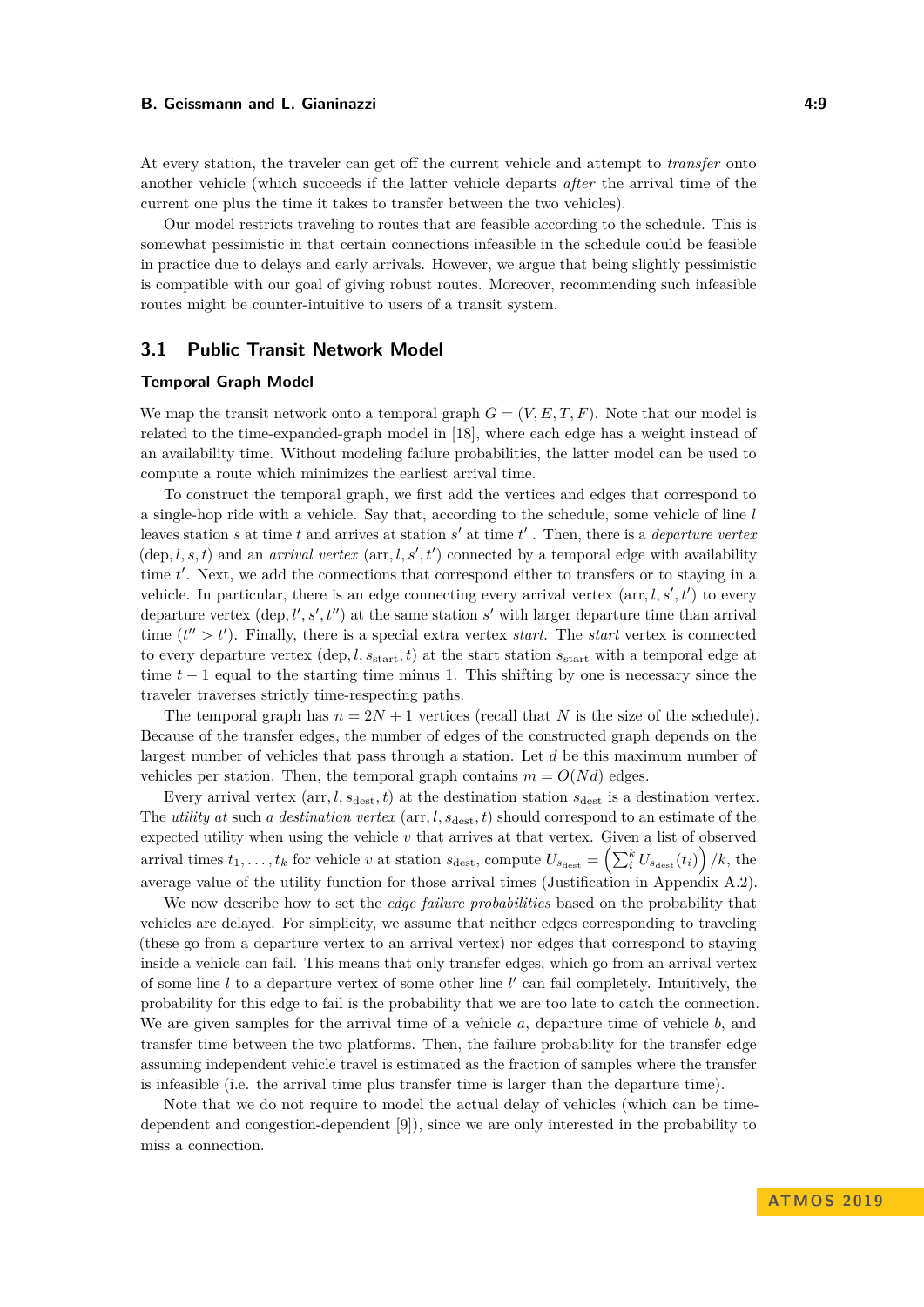#### **4:10 Routing in Stochastic Public Transit Networks**

#### **Computation of the Policy**

We can apply our policy construction algorithm from Section [2.2](#page-6-0) to our model of a transit network. We call such a policy a *robust transit network routing policy* and we obtain the following bounds, which follow from Theorem [1](#page-7-1) since the number of edges is in  $O(Nd)$ :

▶ Corollary 3. For a schedule of size N where at most d vehicles run through any sta*tion, computing a robust transit network routing policy with independent edge failures takes*  $O(N d \log N)$  *time and uses*  $O(N d)$  *space.* 

### **3.2 Experimental Methodology**

We evaluate our algorithm by applying it to the public transportation network of the city of Zurich (ZVV network). We investigate the performance of our routing policy on real transit network delay data for the year 2018. Throughout all experiments, we consider a traveler who wants to arrive at a given destination station at a given (hard) *arrival deadline* time *x*, within some *time budget b* (i.e., the traveler starts the journey at time  $x - b$  in some station). We considered three main questions for our study:

- **1. Quality of the solution.** How well does the computed policy compare to a deterministic *schedule-based* policy and how much room for improvement is there compared to an *oracle policy* with perfect knowledge of the future?
- **2. Model error.** How well do the predicted utilities (according to the policy) match the simulated utilities when following the policy? The model error evaluates the underlying model assumptions empirically (e.g., that edges fail independently).
- **3. Runtime.** How does the time to compute a policy scale with the time budget *b*?

We evaluated these questions for time budgets between 10 and 60 minutes in 10-minute increments. For our policies, we train an edge failure model that uses the *last two weeks of delay data* before the first evaluated day.

#### **Evaluation Approach**

We evaluate the performance of the candidate policies for 38 destinations (and for each destination for every possible departure station) and 13 random destination deadlines between 7am and 6pm.

For the evaluation, we first compute the frequency (during a 1 month period) with which we can reach a given destination from a given source station at a given time using a given candidate policy (and we repeat this for every such set of parameters). Then, we compute the desired quantity (either an error value or some difference in utility) by averaging over all source stations for the given destination. For the error metrics we take the average over those source stations which reach the destination with nonzero probability (using the oracle policy). Note that for the other source stations the error metric is trivially 0.

In Figures  $3 - 6$  $3 - 6$  we use box plots to show the results, where the dot indicates the median of the values, the boxes indicate the lower and upper quartile, and the whiskers indicate minima and maxima. Note that each plot summarizes data for different destination stations and deadlines (and thus the variation is not due to probabilistic reasons only, but mainly due to differences depending on the destination stations). See Appendix [C](#page-16-0) for a more detailed description of our experimental setup.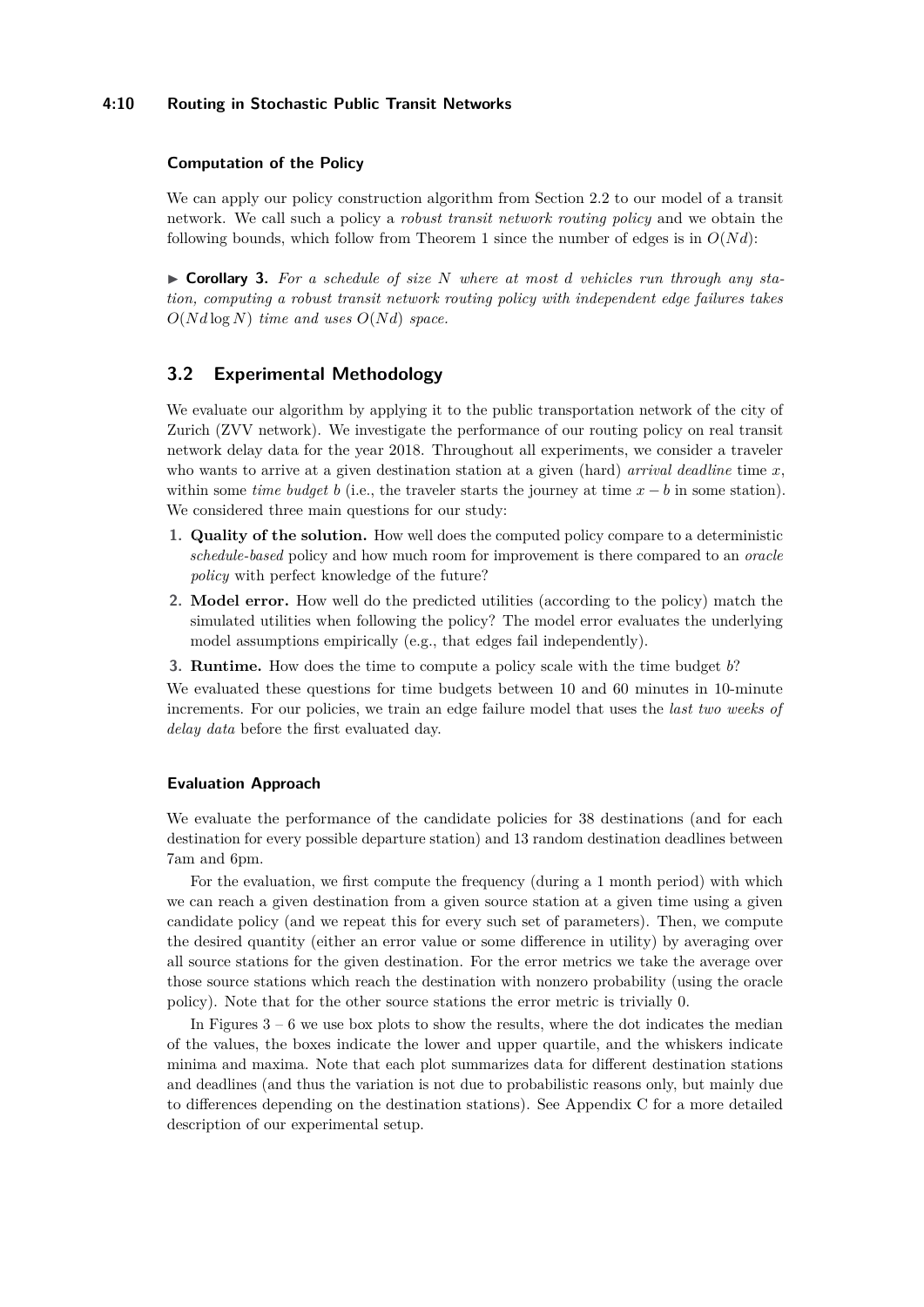<span id="page-10-0"></span>

**Figure 3** Average improvement over the schedule-based policy, plotted by time budget.



**Figure 4** Average potential for improvement of our policy with respect to the oracle policy, by time budget.

# **3.3 Results**

#### **Quality of the Solution**

Figure [3](#page-10-0) shows that the largest improvement (with respect to the schedule-based policy) occurs for time budgets of 30 and 40 minutes, where it is  $7 - 11$  percentage points depending on the destination station and deadline. This makes sense, as for too short time budgets there are few possible routes and there is not much to improve, while for very long time budgets, the choices matter less as the traveler has enough slack time for delays. For the longer configurations the median improvement is around 5 percentage points. For the very short configurations (i.e., 10 minutes) the median improvement is only slight with  $1 - 2$ percentage points. Note that there are several destination stations where our improvement over the deterministic policy is especially high (i.e., 10-40 percentage points). These are the stations reachable by a single bus, where delays have a larger impact. Figure [4](#page-10-0) shows that the maximum potential for improvement over our policy lies between 2 and 8 percentage points, where our policy is closer to optimal for longer time budgets. In conclusion, we see significant improvements for the vast majority of configurations. Improvements are on the order of improving the probability to be on time by around  $5 - 11$  percentage points.

# **Model Accuracy**

Figure [5](#page-11-0) shows that the mean model error is small (less than 5 percentage points for all time budgets). With increasing time budget, the mean error decreases slightly. Note that the mean error is negative for most of the cases, which means that the simulated utility from the policy is better than the expected utility from the model. Since the mean model error is relatively small, this shows that in practice, *the assumption that the edges fail independently of each other does not significantly impact the applicability of the approach*.

Note that the obtained error is nontrivial, as, interestingly, using 5 months old delay data would yield a median error of 25 percentage points (and provide no improvement w.r.t. the schedule-based policy): Our approach is able to capture seasonal variations in delay distributions.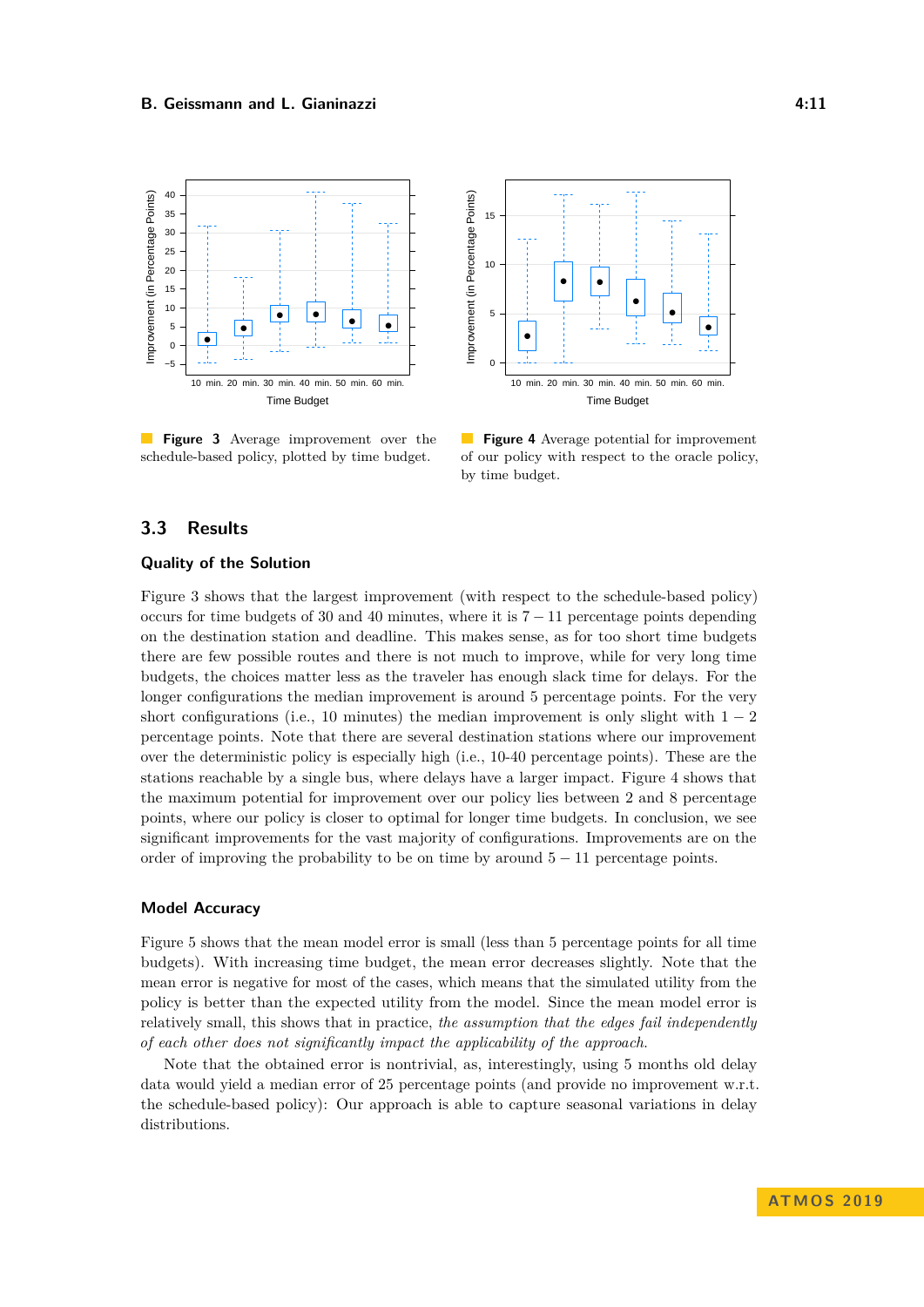<span id="page-11-0"></span>

**Figure 5** Mean difference between the computed utility according to the policy and the observed utility.



 $\mathcal{L}^{\text{max}}$ **Figure 6** Time to compute a policy for varying time budgets.

### **Runtime**

As seen in Figure [6,](#page-11-0) the median runtime is around 0*.*02 seconds for the 30 minutes time budget and around 0*.*105 seconds for the 60 minutes time budget. As the time budget *b* increases, we expect the runtime to grow slightly faster than proportional to  $b^2$ . This is because the number of possible transfers (and hence the size of the graph) increases quadratically with the time budget. The observed runtimes roughly follow the predicted trend.

# **4 Conclusion**

We showed an approach to robust adaptive routing in time-dependent networks that both is tractable (computable in near-linear time in the size of the network) and yields useful improvements in practice over a purely schedule-based routing despite our simplifying assumptions (as exemplified by our analysis of travel inside a public transit network).

One next step could be to try variations on how to train the edge probabilities. It would be interesting to investigate other types of dependencies between the edge failure distributions and how they affect the quality of the solution.

We saw that the age of the training data affects the results. In principle, one could alter the model every day and always use the most up-to date delay data (say over the last one or two weeks) instead of changing the model every month as we did in our experiments. Another extension would be to include other forms of travel, for example travel by foot. This would not require a fundamental change in the model, but just a way to estimate travel durations for these trips.

In terms of theory, it would be interesting to know how the error in approximating the edge failure probabilities affects the error in the quality of the solution.

Future work could also include looking at applications of our approach for routing in *ephemeral or ad-hoc communication networks*. In that context, a distributed computation of the policy might be interesting.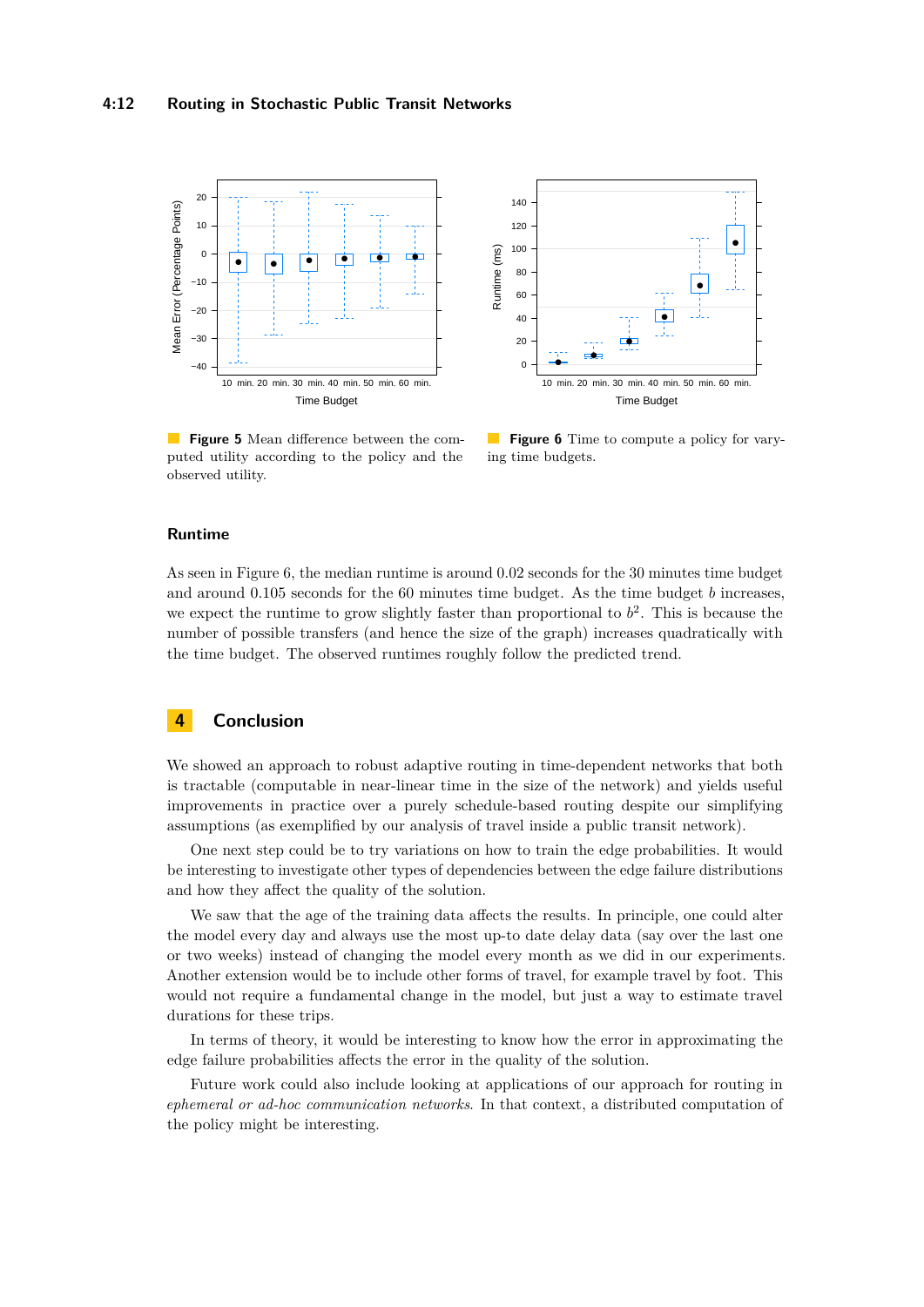#### **References**

- <span id="page-12-1"></span>**1** Eleni C. Akrida, Jurek Czyzowicz, Leszek Gasieniec, Lukasz Kuszner, and Paul G. Spirakis. Temporal Flows in Temporal Networks. In *Algorithms and Complexity - 10th International Conference, CIAC 2017, Athens, Greece, May 24-26, 2017, Proceedings*, pages 43–54, 2017. [doi:10.1007/978-3-319-57586-5\\_5](https://doi.org/10.1007/978-3-319-57586-5_5).
- <span id="page-12-4"></span>**2** Dimitri P. Bertsekas. *Dynamic programming and optimal control, 3rd Edition*. Athena Scientific, 2005. URL: <http://www.worldcat.org/oclc/314894080>.
- <span id="page-12-13"></span>**3** Justin A. Boyan and Michael Mitzenmacher. IMproved results for route planning in stochastic transportation. In *Proceedings of the Twelfth Annual Symposium on Discrete Algorithms, January 7-9, 2001, Washington, DC, USA.*, pages 895–902, 2001. URL: [http://dl.acm.org/](http://dl.acm.org/citation.cfm?id=365411.365803) [citation.cfm?id=365411.365803](http://dl.acm.org/citation.cfm?id=365411.365803).
- <span id="page-12-14"></span>**4** Mayur Datar and Abhiram G. Ranade. Commuting with delay prone buses. In *Proceedings of the Eleventh Annual ACM-SIAM Symposium on Discrete Algorithms, January 9-11, 2000, San Francisco, CA, USA.*, pages 22–29, 2000. URL: [http://dl.acm.org/citation.cfm?id=](http://dl.acm.org/citation.cfm?id=338219.338228) [338219.338228](http://dl.acm.org/citation.cfm?id=338219.338228).
- <span id="page-12-7"></span>**5** Yann Disser, Matthias Müller-Hannemann, and Mathias Schnee. Multi-criteria Shortest Paths in Time-Dependent Train Networks. In *Experimental Algorithms, 7th International Workshop, WEA 2008, Provincetown, MA, USA, May 30-June 1, 2008, Proceedings*, pages 347–361, 2008. [doi:10.1007/978-3-540-68552-4\\_26](https://doi.org/10.1007/978-3-540-68552-4_26).
- <span id="page-12-9"></span>**6** Yueyue Fan and Yu Nie. Optimal Routing for Maximizing the Travel Time Reliability. *Networks and Spatial Economics*, 6(3):333–344, September 2006. [doi:10.1007/s11067-006-9287-6](https://doi.org/10.1007/s11067-006-9287-6).
- <span id="page-12-5"></span>**7** H. Frank. Shortest Paths in Probabilistic Graphs. *Operations Research*, 17(4):583–599, 1969. [doi:10.1287/opre.17.4.583](https://doi.org/10.1287/opre.17.4.583).
- <span id="page-12-3"></span>**8** Viswanath Gunturi, Shashi Shekhar, and Arnab Bhattacharya. Minimum Spanning Tree on Spatio-Temporal Networks. In *Database and Expert Systems Applications, 21th International Conference, DEXA 2010, Bilbao, Spain, August 30 - September 3, 2010, Proceedings, Part II*, pages 149–158, 2010. [doi:10.1007/978-3-642-15251-1\\_11](https://doi.org/10.1007/978-3-642-15251-1_11).
- <span id="page-12-15"></span>**9** Dirk Heidemann. Queue length and delay distributions at traffic signals. *Transportation Research Part B: Methodological*, 28(5):377–389, 1994. [doi:10.1016/0191-2615\(94\)90036-1](https://doi.org/10.1016/0191-2615(94)90036-1).
- <span id="page-12-2"></span>**10** Petter Holme and Jari Saramäki. Temporal Networks. *CoRR*, abs/1108.1780, 2011. [arXiv:](http://arxiv.org/abs/1108.1780) [1108.1780](http://arxiv.org/abs/1108.1780).
- <span id="page-12-10"></span>**11** Darrell Hoy and Evdokia Nikolova. Approximately Optimal Risk-averse Routing Policies via Adaptive Discretization. In *Proceedings of the Twenty-Ninth AAAI Conference on Artificial Intelligence*, AAAI'15, pages 3533–3539. AAAI Press, 2015. URL: [http://dl.acm.org/](http://dl.acm.org/citation.cfm?id=2888116.2888207) [citation.cfm?id=2888116.2888207](http://dl.acm.org/citation.cfm?id=2888116.2888207).
- <span id="page-12-0"></span>**12** David Kempe, Jon M. Kleinberg, and Amit Kumar. Connectivity and inference problems for temporal networks. In *Proceedings of the Thirty-Second Annual ACM Symposium on Theory of Computing, May 21-23, 2000, Portland, OR, USA*, pages 504–513, 2000. [doi:](https://doi.org/10.1145/335305.335364) [10.1145/335305.335364](https://doi.org/10.1145/335305.335364).
- <span id="page-12-11"></span>**13** Mohammad H Keyhani, Mathias Schnee, Karsten Weihe, and Hans-Peter Zorn. Reliability and delay distributions of train connections. In *OASIcs-OpenAccess Series in Informatics*, volume 25. Schloss Dagstuhl-Leibniz-Zentrum fuer Informatik, 2012.
- <span id="page-12-12"></span>**14** Mohammad Hossein Keyhani. *Computing Highly Reliable Train Journeys*. PhD thesis, Technische Universität, Darmstadt, 2017.
- <span id="page-12-6"></span>**15** Ronald Prescott Loui. Optimal Paths in Graphs with Stochastic or Multidimensional Weights. *Commun. ACM*, 26(9):670–676, September 1983. [doi:10.1145/358172.358406](https://doi.org/10.1145/358172.358406).
- <span id="page-12-8"></span>**16** Matthias Müller-Hannemann and Mathias Schnee. Finding All Attractive Train Connections by Multi-criteria Pareto Search. In *Algorithmic Methods for Railway Optimization, International Dagstuhl Workshop, Dagstuhl Castle, Germany, June 20-25, 2004, 4th International Workshop, ATMOS 2004, Bergen, Norway, September 16-17, 2004, Revised Selected Papers*, pages 246–263, 2004. [doi:10.1007/978-3-540-74247-0\\_13](https://doi.org/10.1007/978-3-540-74247-0_13).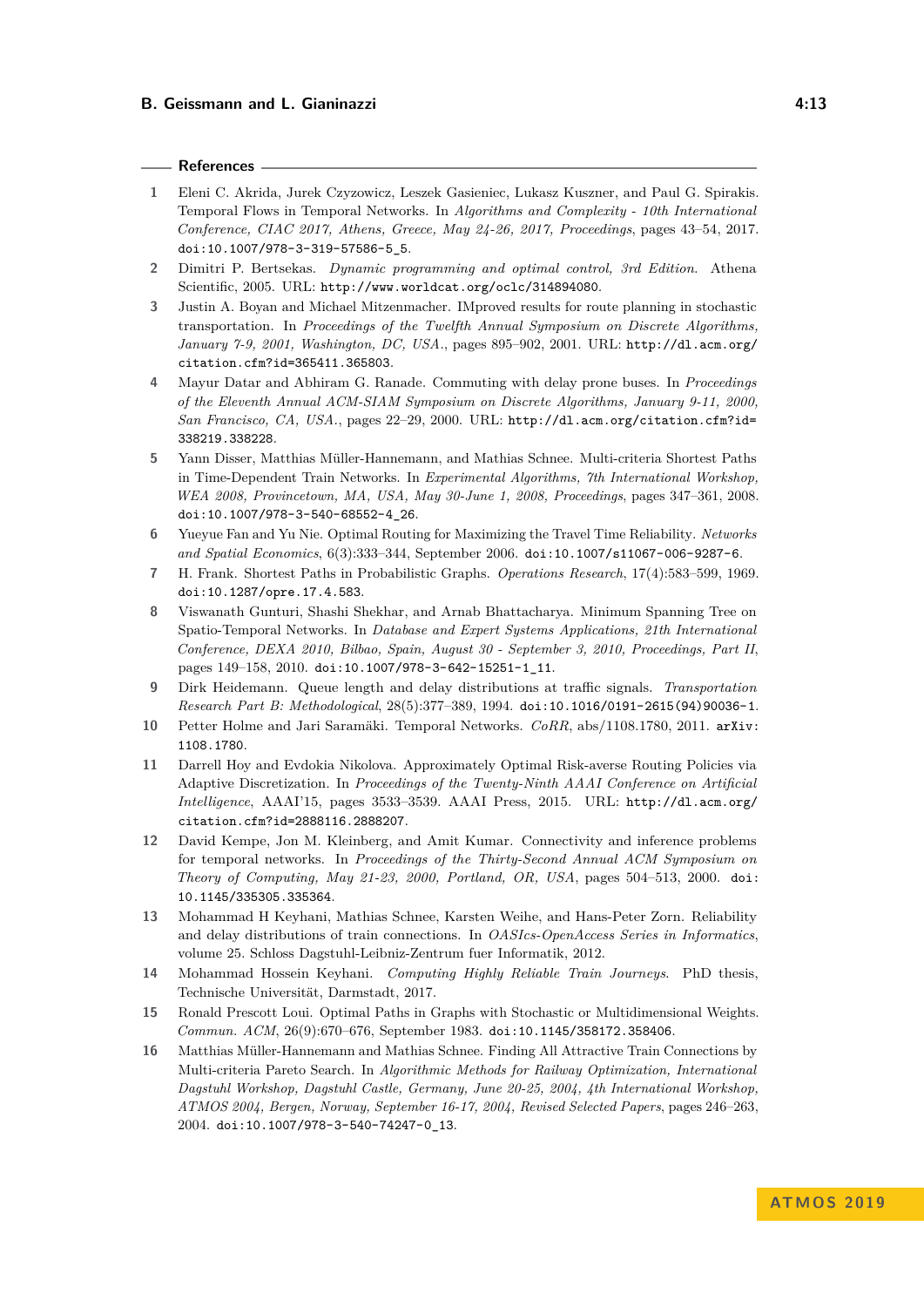#### **4:14 Routing in Stochastic Public Transit Networks**

- <span id="page-13-1"></span>**17** Mehrdad Niknami and Samitha Samaranayake. Tractable Pathfinding for the Stochastic On-Time Arrival Problem. In *Experimental Algorithms - 15th International Symposium, SEA 2016, St. Petersburg, Russia, June 5-8, 2016, Proceedings*, pages 231–245, 2016. [doi:](https://doi.org/10.1007/978-3-319-38851-9_16) [10.1007/978-3-319-38851-9\\_16](https://doi.org/10.1007/978-3-319-38851-9_16).
- <span id="page-13-4"></span>**18** Evangelia Pyrga, Frank Schulz, Dorothea Wagner, and Christos D. Zaroliagis. Experimental Comparison of Shortest Path Approaches for Timetable Information. In *Proceedings of the Sixth Workshop on Algorithm Engineering and Experiments and the First Workshop on Analytic Algorithmics and Combinatorics, New Orleans, LA, USA, January 10, 2004*, pages 88–99, 2004.
- <span id="page-13-2"></span>**19** S. Samaranayake, S. Blandin, and A. Bayen. A tractable class of algorithms for reliable routing in stochastic networks. *Transportation Research Part C: Emerging Technologies*, 20(1):199–217, 2012. Special issue on Optimization in Public Transport+ISTT2011. [doi:](https://doi.org/10.1016/j.trc.2011.05.009) [10.1016/j.trc.2011.05.009](https://doi.org/10.1016/j.trc.2011.05.009).
- <span id="page-13-0"></span>**20** B Bui Xuan, Afonso Ferreira, and Aubin Jarry. Computing shortest, fastest, and foremost journeys in dynamic networks. *International Journal of Foundations of Computer Science*, 14(02):267–285, 2003.

# **A Correctness Proofs**

We show that the computed policies indeed achieve the largest possible utility. Moreover, to justify our transit network model, we slightly generalize our notion of utility functions to *probabilistic utility functions*. Then, we show that computing an optimal policy with respect to the expectation of this probabilistic utility suffices to obtain an optimal policy with respect to the probabilistic utility function.

We denote the expectation of a random variable  $X$  as  $E[X]$ , denote its conditional expectation given another random variable *Y* with  $\mathbf{E}[X|Y]$ , and denote the probability of an event *E* with  $P[E]$ .

### <span id="page-13-3"></span>**A.1 Deterministic Utility Functions**

We show that the algorithm presented in Section [2.1](#page-5-0) computes an optimal policy. The algorithm in Section [2.2](#page-6-0) is equivalent, as already argued therein.

 $\triangleright$  **Theorem 4.** *The algorithm from Section [2.1](#page-5-0) computes a policy that obtains the largest possible expected utility for all start vertexes and start times.*

**Proof.** The proof is by strong induction with decreasing time. The basic idea is that a policy with largest expected utility starting from vertex *i* at time *t* must try to use some edge *e* leaving *i* at time larger than *t* and use a policy that maximizes the expected utility for each of the two possible outcomes (edge *e* fails or does not fail).

Let  $u_i^*(t)$  be the largest possible expected utility of any policy starting at vertex *i* at time *t*. That is,  $u_i^*(t)$  gives the *true optimal utility*, whereas  $u_i(t)$  is the *computed utility*. The proof consists of showing the two are equal.

For any time *t*, the induction hypothesis  $H(t)$  is that for all times  $t' > t$  and all vertexes *i*, we have that  $u_i(t') = u_i^*(t')$ . Assume that  $H(t)$  holds for some  $t > 0$ . We show that  $H(t-1)$ holds. Consider some vertex *i*. If *i* is a destination vertex, then  $u_i(t) = U_i(t) = u_i^*(t)$  holds by construction. By  $H(t)$ , then  $u_i(t') = U_i(t') = u_i^*(t')$  holds for any  $t' > t$ .

Next, consider the case where *i* is not a destination vertex. If there is no edge leaving vertex *i* at a time larger than *t*, then  $u_i(t) = U^0 = u_i^*(t)$ , as there is no way to reach the destination. Otherwise, the following equation is used to compute  $u_i(t)$ :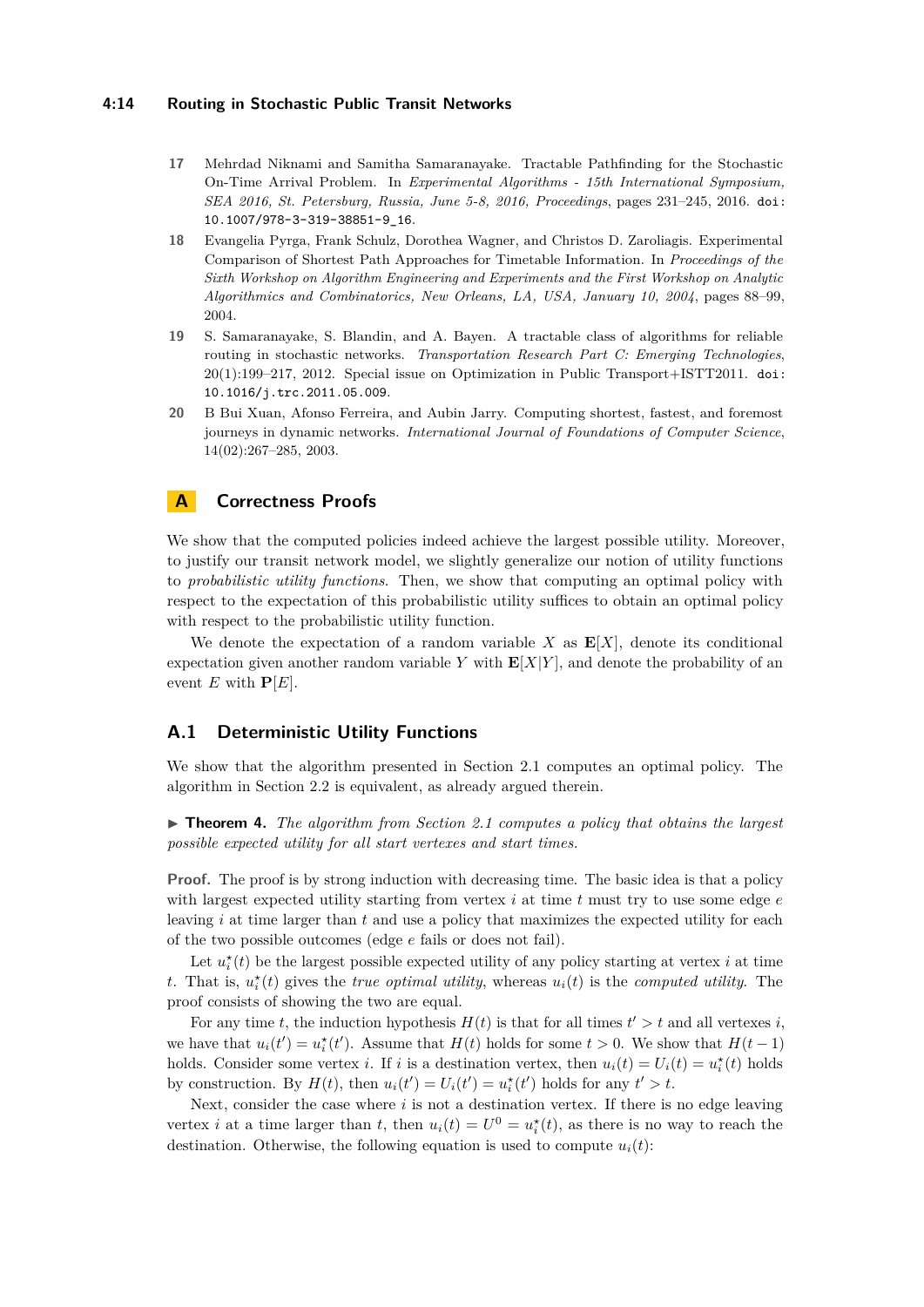$$
u_i(t) = \max_{\substack{e = (i,j)\in E \\ T(e) > t}} \left( (1-p_e) \cdot u_j\left(T(e)\right) + p_e \cdot u_i\left(T(e)\right) \right).
$$

By induction hypothesis, all the utilities appearing on the right-hand side correspond to the largest possible expected utilities:

$$
u_i(t) = \max_{\substack{e = (i,j)\in E \\ T(e) > t}} \left( (1-p_e) \cdot u_j^* \Big( T(e) \Big) + p_e \cdot u_i^* \Big( T(e) \Big) \right).
$$

Let  $P_e$  be the policy that uses edge  $e$  first and continues using the optimal policy after that. Let  $U(P_e)$  be its utility starting from vertex *i* at time *t*. Then, we can see that:

$$
u_i(t) = \max_{\substack{e = (i,j) \in E \\ T(e) > t}} \left( \mathbf{P}[F(e) = 1] \cdot \mathbf{E}[U(P_e) | F(e) = 1] + \mathbf{P}[F(e) = 0] \cdot \mathbf{E}[U(P_e) | F(e) = 0] \right)
$$
  
= 
$$
\max_{\substack{e = (i,j) \in E \\ T(e) > t}} \mathbf{E}[U(P_e)]
$$
  
= 
$$
u_i^*(t) ,
$$

where the last step follows because among all possible policies  $P_e$  we choose the one with largest expected utility. Finally, note that  $H(t)$  implies that  $u_i(t') = U_i(t') = u_i^*(t')$  holds for any  $t' > t$ .  $\prime > t$ .

# <span id="page-14-0"></span>**A.2 Probabilistic Utility Functions**

Recall that in our application to public transit networks in Section [3.1,](#page-8-0) we set the utility at a destination vertex to the average utility for the observed arrival times. We proceed to justify this as a way to compute optimal policies with respect to *probabilistic utility functions*.

For each destination vertex *i*, we introduce a *random variable*  $\mathbb{U}_i$  that gives a utility distribution at the destination vertex *i* (given that we arrive at vertex *i*). In order to be able to define the expected value of a policy with respect to such utilities, we require that these random variables have finite expectation. Moreover, we assume that each random variable  $\mathbb{U}_i$  is independent of the edge failure variables  $F$ . As before, we require that there is a smallest (deterministic) utility  $U^0$  with the property that if the traveler gets stuck at a non-destination vertex *j*, their utility is always  $\mathbb{U}_j = U^0$ .

The *expected utility* of a policy with start vertex *i* and start time *t* is now the expected value of the utility function at the vertex where the traveler stops. Here, the expectation is both over the random edge failures and the outcome of the utility functions.

We prove that if we *replace the probabilistic utility functions with their expectations* and compute a policy with maximum value with respect to these deterministic utilities, we obtain a policy with maximum expected utility with respect to the probabilistic utilities.

**Example 5.** For every destination vertex *i*, set the utility  $U_i(t)$  to the expected value  $E[\mathbb{U}_i]$ , *(for all t). Let*  $P$  *be a policy with maximum expected utility with respect to*  $U_i(t)$ *. Then,*  $P$  *is a policy with maximum expected utility with respect to the probabilistic utilities* U*i.*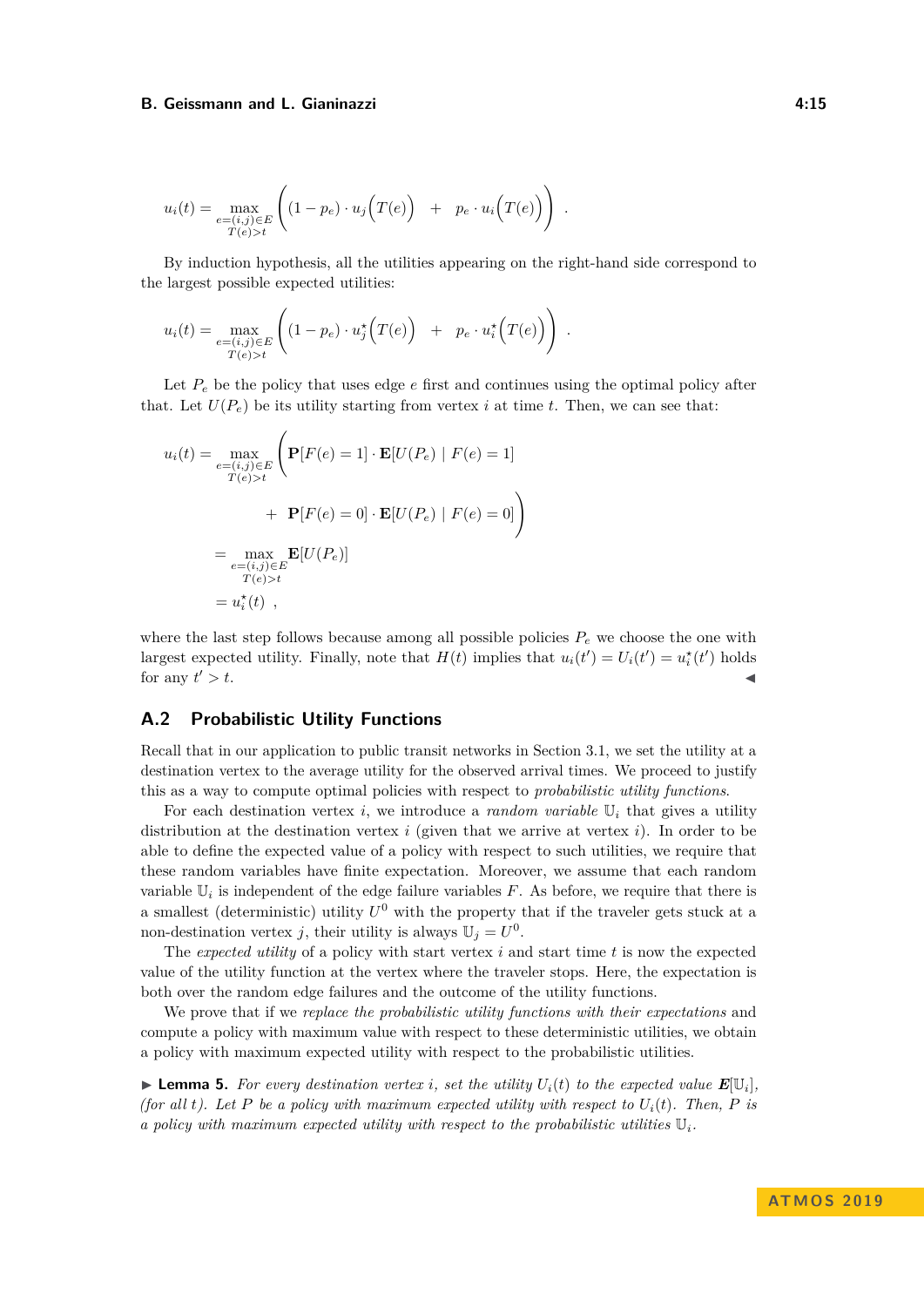#### **4:16 Routing in Stochastic Public Transit Networks**

**Proof.** Let the start vertex *j* and start time *t* be arbitrary.

Let  $P'$  be some policy, let  $\mathbb{U}(P')$  be its utility with respect to the probabilistic utilities, and let  $U(P')$  be its utility with respect to the deterministic utilities  $\mathbf{E}[\mathbb{U}_i]$ . The goal is to show that  $\mathbf{E}[\mathbb{U}(P')] = \mathbf{E}[U(P')]$ . Let  $\text{STOP}(P')$  be the random variable that denotes the vertex where the traveler stops. By conditional expectation, we have that

$$
\mathbf{E}[\mathbb{U}(P')] = \sum_{i \in V} \mathbf{E}[\mathbb{U}(P') | \text{STOP}(P') = i] \cdot \mathbf{P}[\text{STOP}(P') = i]
$$
  
\n
$$
= \sum_{i \in V} \mathbf{E}[\mathbb{U}_i | \text{STOP}(P') = i] \cdot \mathbf{P}[\text{STOP}(P') = i]
$$
  
\n
$$
= \sum_{i \in V} \mathbf{E}[\mathbb{U}_i] \cdot \mathbf{P}[\text{STOP}(P') = i]
$$
  
\n
$$
= \sum_{i \in V} \mathbf{E}[U(P') | \text{STOP}(P') = i] \cdot \mathbf{P}[\text{STOP}(P') = i]
$$
  
\n
$$
= \mathbf{E}[U(P')] .
$$

where we can leave out conditioning on  $\text{STOP}(P')$  because the utilities  $\mathbb{U}_i$  do not depend on the edge failures (which are the only thing that affects where the traveler stops). We can see that a policy  $P'$  that maximizes the expected utility  $\mathbf{E}[U(P')]$  with respect to the deterministic utilities also maximizes the expected utility  $\mathbf{E}[\mathbb{U}(P')]$  with respect to the probabilistic utilities. J

### <span id="page-15-0"></span>**B Last-Edge Markovian Failures**

To compute an optimal policy for the case of Last-Edge-Markovian edge failures, we condition the expected utility equations on the *last edge that the traveler planned to take*. Since we are in a temporal graph, this implicitly also encodes the time at which the last edge was taken. Notice that a decision only needs to happen at the times when there is an incident edge.

Note that the traveler is always aware of the last edge they planned to take when the next decision needs to be taken. It would not yield any benefits for the traveler to condition on an event the traveler cannot observe (as they could not gather the necessary information to decide which case to use). If more global information was available, one could also condition on the complete past at the cost of an explosion in runtime (the state space grows exponentially with the number of past edges considered).

**Proof (of Theorem [2\)](#page-7-2).** Let us describe the new dynamic program to compute an optimal robust routing policy in a faulty network with Last-Edge-Markovian edge failures. The approach is very similar to before, except that now we have different probabilities and we cannot apply the optimization that reduced the computation time to  $O(1)$  per utility value.

The starting vertex receives a special dummy loop edge (at the starting time 0) so that all equations have the same form. For each vertex *i* and each incident edge  $\tilde{e} = (k, i)$  or  $(i, k)$ , we define the expected utility  $u_i(\tilde{e})$  as the largest possible expected utility that can be obtained starting from vertex  $i$ , given that  $\tilde{e}$  is the last edge which the traveler planned to take. Furthermore, we denote by  $p_{e|\vec{e}}$  the probability that *e* fails conditioned on  $\tilde{e}$ .

The base cases are as follows. The expected utility  $u_i(\tilde{e})$  for the case where *i* is a destination vertex *i* is initialized as  $U_i(T(\tilde{e}))$ . In any case, the expected utility  $u_i(\tilde{e})$  is  $U^0$ for every vertex  $i$  where there is no edge  $e$  that leaves after  $\tilde{e}$  arrives.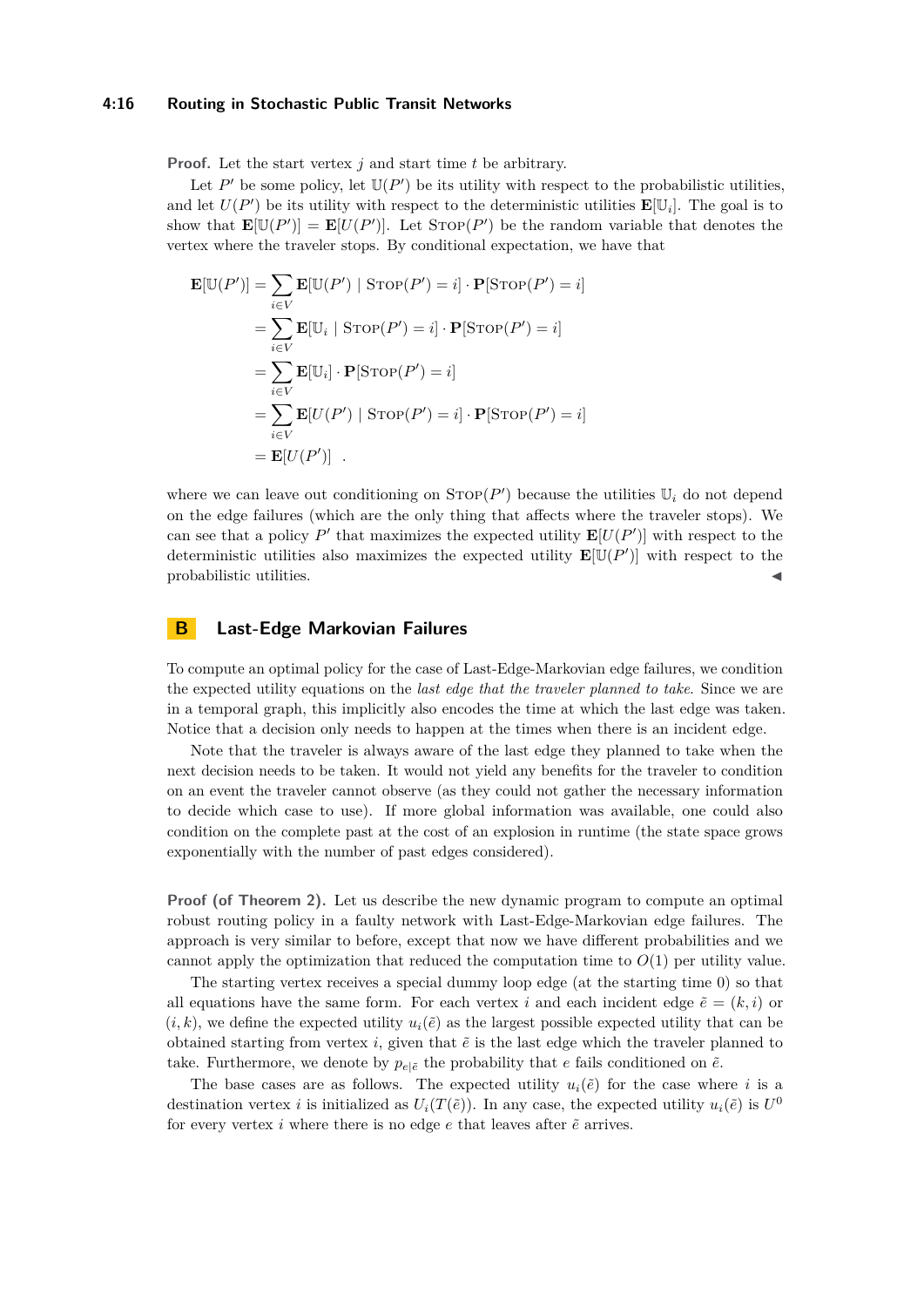For all other cases, the expected utility equation is (by conditional expectation):

$$
u_i(\tilde{e}) = \max_{\substack{e = (i,j) \in E \\ T(e) > T(\tilde{e})}} \left( (1 - p_{e|\tilde{e}}) \cdot u_j(T(e)) + p_{e|\tilde{e}} \cdot u_i(T(e)) \right).
$$

We evaluate the dynamic program in decreasing order of the edge availability times. This works because the expected utility of an edge  $\tilde{e}$  only depends on the utilities of edges  $e$  that have strictly larger availability times, i.e.,  $T(e) > T(\tilde{e})$ .

Each vertex  $i$  has  $deg(i)$  entries that need to be computed. Each such entry depends on  $O(\deg(i))$  other values. Hence, the runtime is  $O(m \log m + \sum_{i \in V} \deg^2(i))$ . Note that  $O(\sum_{i \in V} \deg^2(i)) = O(m \max_i \deg(i)) = O(m^2)$  $\blacksquare$ ).

# <span id="page-16-0"></span>**C Experimental Setup**

# **C.1 Data**

We use the publicly available data set "Fahrzeiten 20[1](#page-16-1)8 der VBZ im SOLL-IST-Vergleich"<sup>1</sup> from the VBZ (which is available via Open Data Zurich). It includes the *actual* (i.e. measured) departure and arrival times for all buses and trams in the Zurich transit network. The data also includes the scheduled times for those events. All times are reported in seconds (although the measured accuracy may vary and is not specifically documented). Initial testing revealed that a very small number (around  $3 - 8$  per day) of departure/arrival pairs are erroneous such that the departure time is larger than the arrival time. We ignore these clearly incorrect data points in our study.

# **C.2 Algorithms**

All evaluated approaches follow the basic idea of modeling the problem as a temporal graph and computing a policy (in the sense of Section [2\)](#page-5-1) that maximizes the utility given some edge failure probabilities. For training our *probabilistic policy*, we use the delay data over the last two weeks before the first evaluated week.

We compare our algorithm to the *deterministic policy* that follows the schedule to find a journey with the *earliest arrival time*. This is equivalent to computing a policy using our algorithm by setting the failure probabilities based on the schedule times and using a utility that is zero minus the arrival time.

Moreover, we compare our algorithm to the *oracle policy* which has perfect knowledge of which connections break and which do not. This means that the failure probabilities are set based on the actual arrival and departure times. Note that the oracle policy will never miss a connection and always arrives on time if that is possible at all.

# **C.3 Evaluation**

We evaluated the performance of the candidate policies for 38 destinations (and for each destination for every possible departure station). The stations are spread throughout the city and are of varying size. Some are exclusively tram or bus stations, others run both. The sample includes very centrally located stations and also more remote stations that often are terminal stations.

<span id="page-16-1"></span><sup>1</sup> [https://data.stadt-zuerich.ch/dataset/vbz\\_fahrzeiten\\_ogd\\_2018](https://data.stadt-zuerich.ch/dataset/vbz_fahrzeiten_ogd_2018), on 11.04.2019